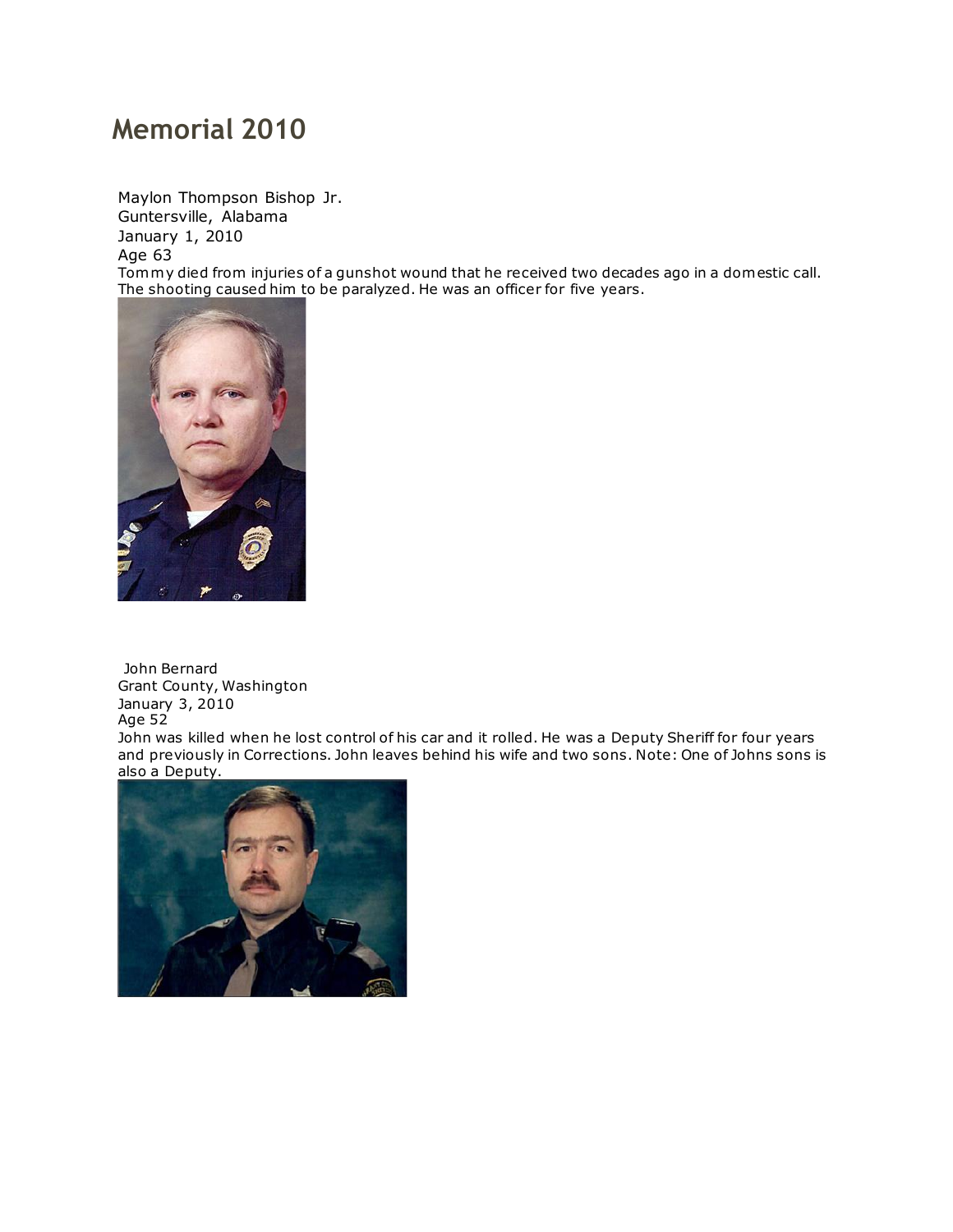Stanley W. Cooper Las Vegas, Nevada January 4, 2010 Age 72

Stan was shot and killed when a suspect started shooting people at the Federal Building. Eighty one rounds were exchanged. Stan was a 26-year veteran of the Las Vegas Metro Police Department before becoming a federal court security officer in 1994. Stan leaves behind his wife and family.



Josie Greathouse Fox Millard County, Utah January 5, 2010 Age 38 Josie was shot and killed by an illegal immigrant that was wanted in a car theft. She was a Deputy with the agency for five years. Josie leaves behind her husband and two children.

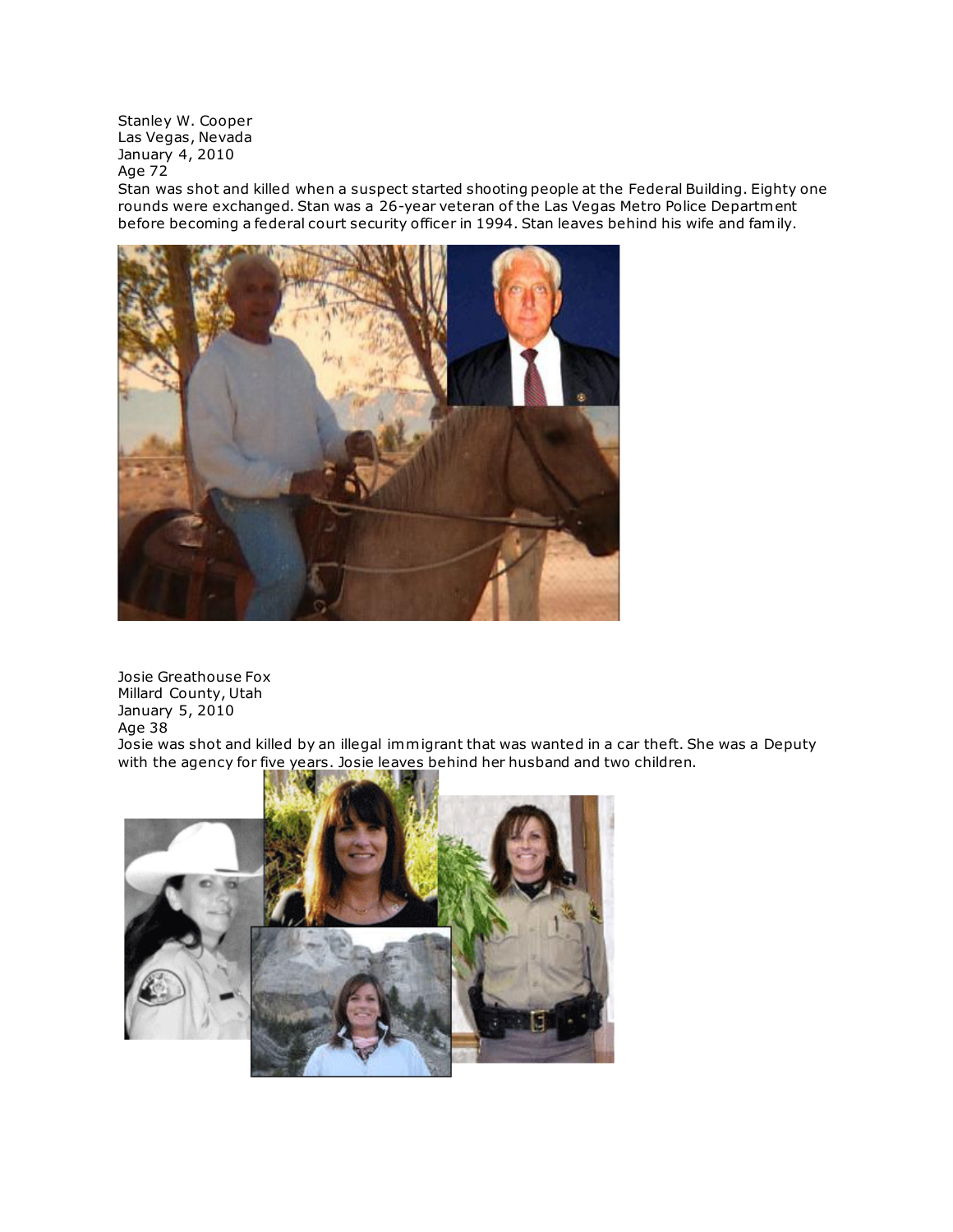James J. Szuba Mishawaka, Indiana January 9, 2010 Age 42

James was killed in a pursuit when his car was struck by a drunk driver that was being chased by an officer. James K9 partner Ricky was also killed. James was a Corporal with the department for eight years. He leaves behind his wife, son, daughter, two brothers, two sisters and his mother. Note: [James brother](http://www.copadorer.com/memorials/2010.html#thumb) is also a Sergeant and his father was a retired South Bend officer.



Alfred "Shorty Red" Celestain New Orleans, Louisiana January 11, 2010 Age 54

Alfred died after going into a coma. He was hit by a drunk driver two days prior while en-route to a call. He was an officer with the department for twenty one years. Alfred leaves behind his wife, three children and parents.



Duane Dalton Moss Bluff, Louisiana January 12, 2010 Age 39 Duane was killed was killed when another car hit him and he went into a ditch. He was a Trooper for fifteen years. Duane leaves behind his wife and three sons.

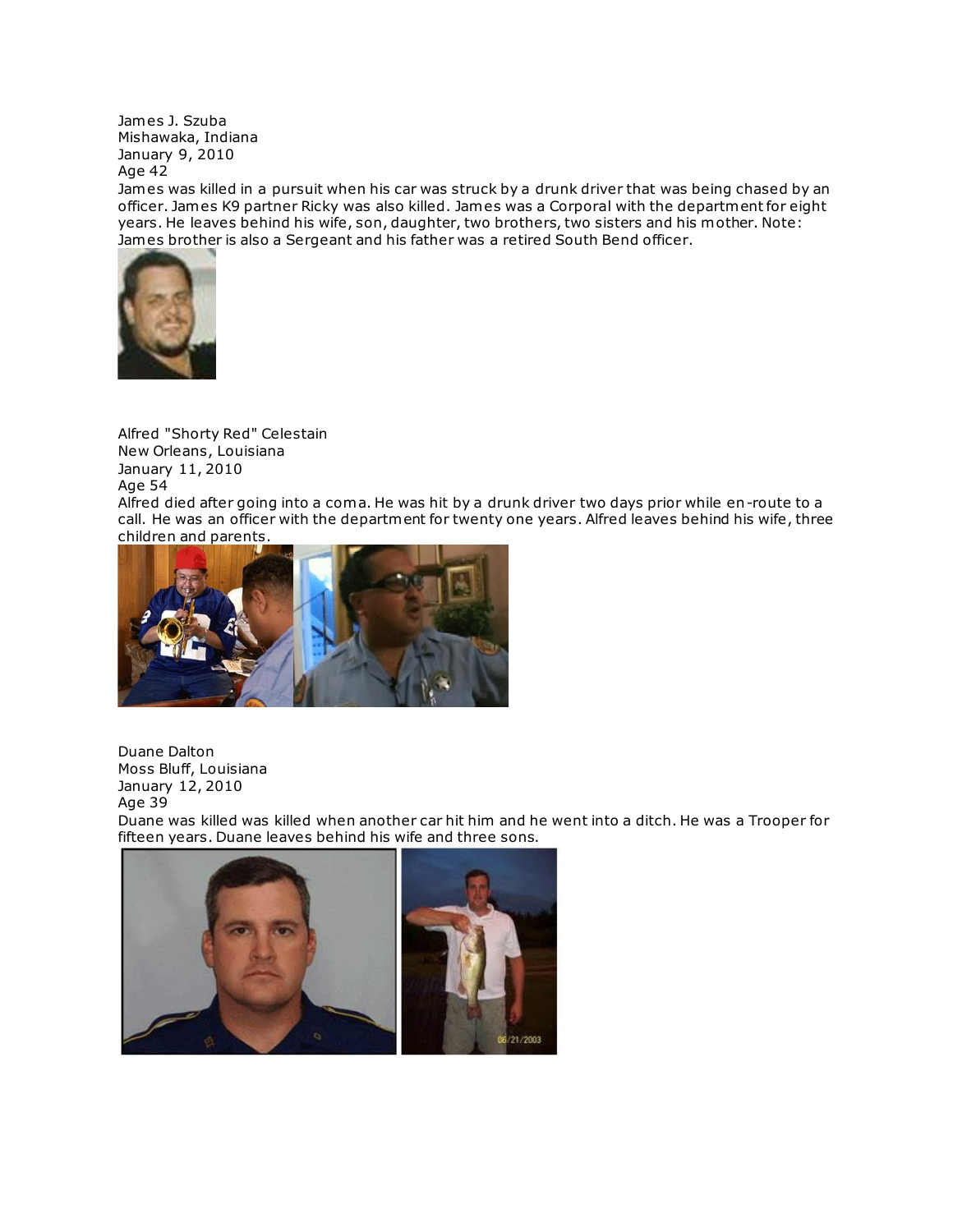Craig Story Arlington, Texas January 13, 2010 Age 34

Craig was killed when his motorcycle ran into the side of a school bus and started on fire. He was a [police officer for seven years. Craig leaves behind his pregnant wife and young son.](http://www.copadorer.com/memorials/2010.html#thumb)



Paul G. Richey Cranberry Township, Pennsylvania January 13, 2010 Age  $40$ 

Paul was shot and killed when he arrived at a domestic disturbance call. He was a Trooper with the agency for sixteen years. Paul leaves behind his wife, daughter and one son.

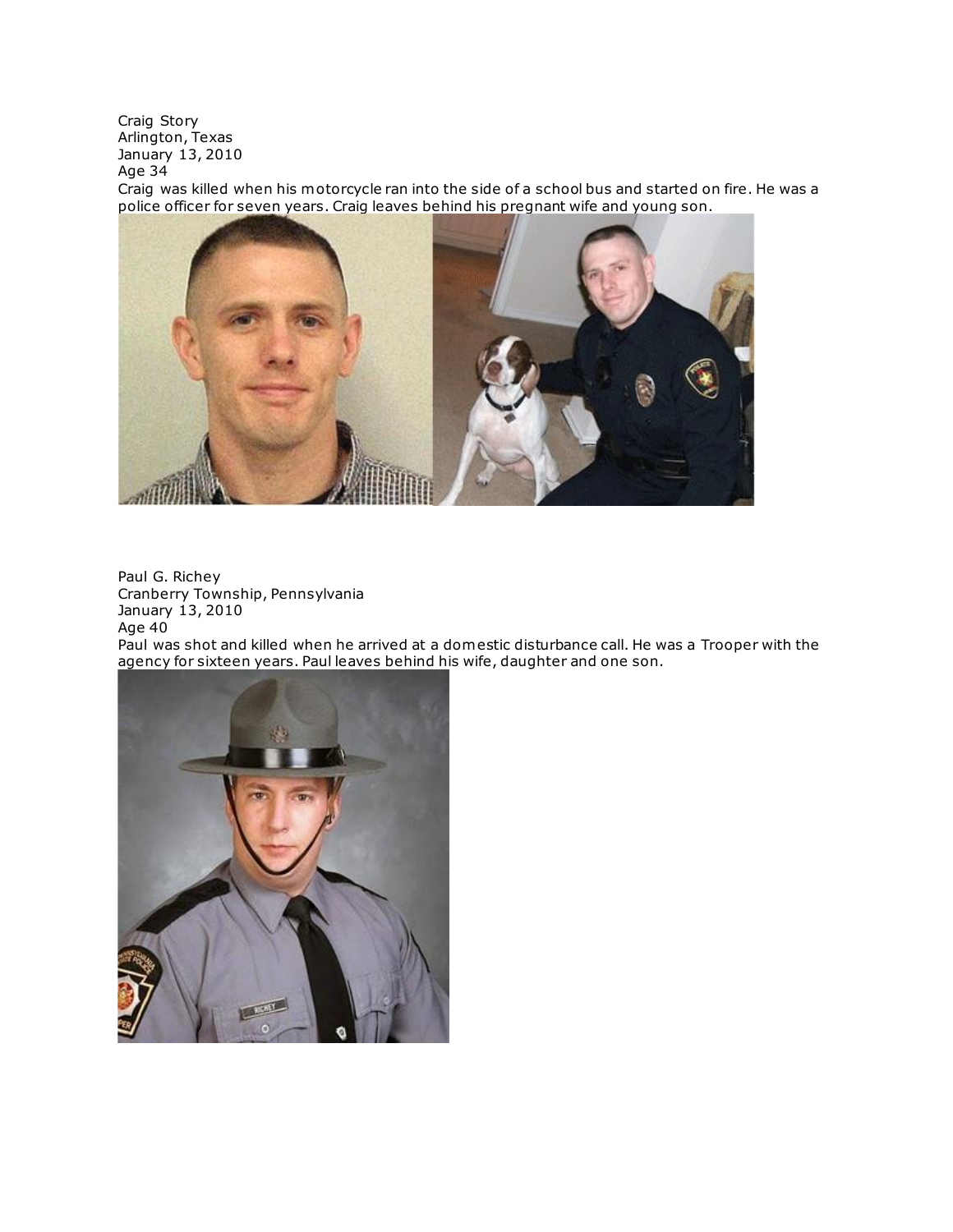Chad Reed Dixie County, Florida January 14, 2010 Age 33

Chad was shot and killed during a shootout at a gas station trying to apprehend a man who had shot four women, killing two of them . He was a Captain with the Sheriff office for thirteen years. Chad leaves behind his wife and two children.



James Louis Anderson St. Johns County, Florida January 14, 2010 Age 44

James was killed when a driver driving in the wrong lane hit his car head on. James was a Deputy with the agency for two years and previously with Putnam County agency for three years. James leaves behind his wife and four children.



Christopher Milito Delaware River Port Authority, New Jersey January 16, 2010 Age 40 Christopher was killed when he was hit by a car on a bridge while working on an accident. [Christopher wa](http://www.copadorer.com/memorials/2010.html#thumb)s a Corporal for sixteen years.

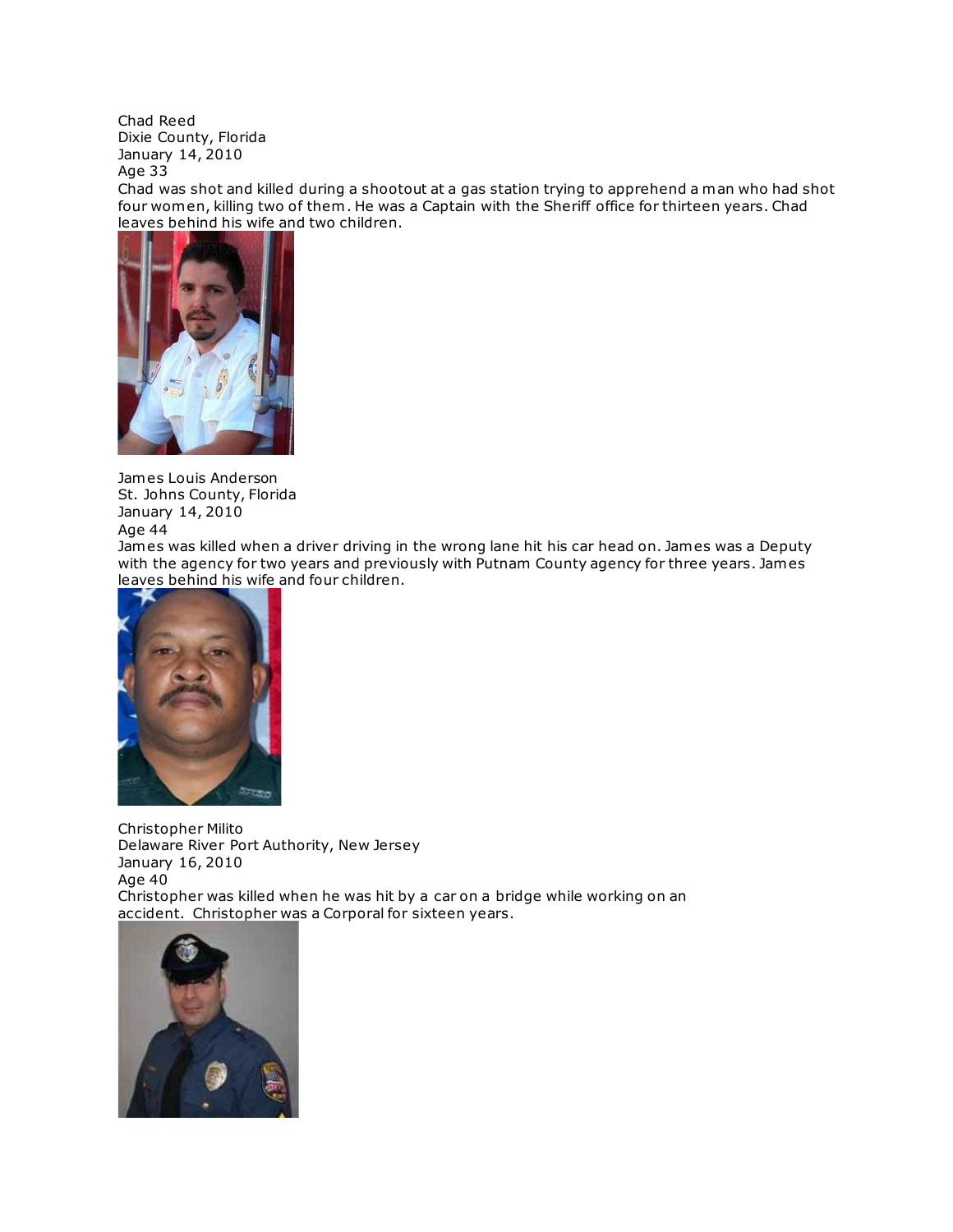Jill E. Farrar Mattice Morris, New York January 20, 2010 Age 31

Jill was killed when her car hit a tractor trailer as she was leaving the school where she was a school [resource officer. She was a Trooper with the State Police fo](http://www.copadorer.com/memorials/2010.html#thumb)r seven years.





Jill E. Farrar Mattice



Carl Worley Ross Township, Ohio January 26, 2010 Age 57

Carl died of a heart attack while sitting in his car and assisting in tracking down a suspect. He was the Chief of Police for thirteen years. Carl leaves behind his wife.





 $\text{Car}1$ Worley

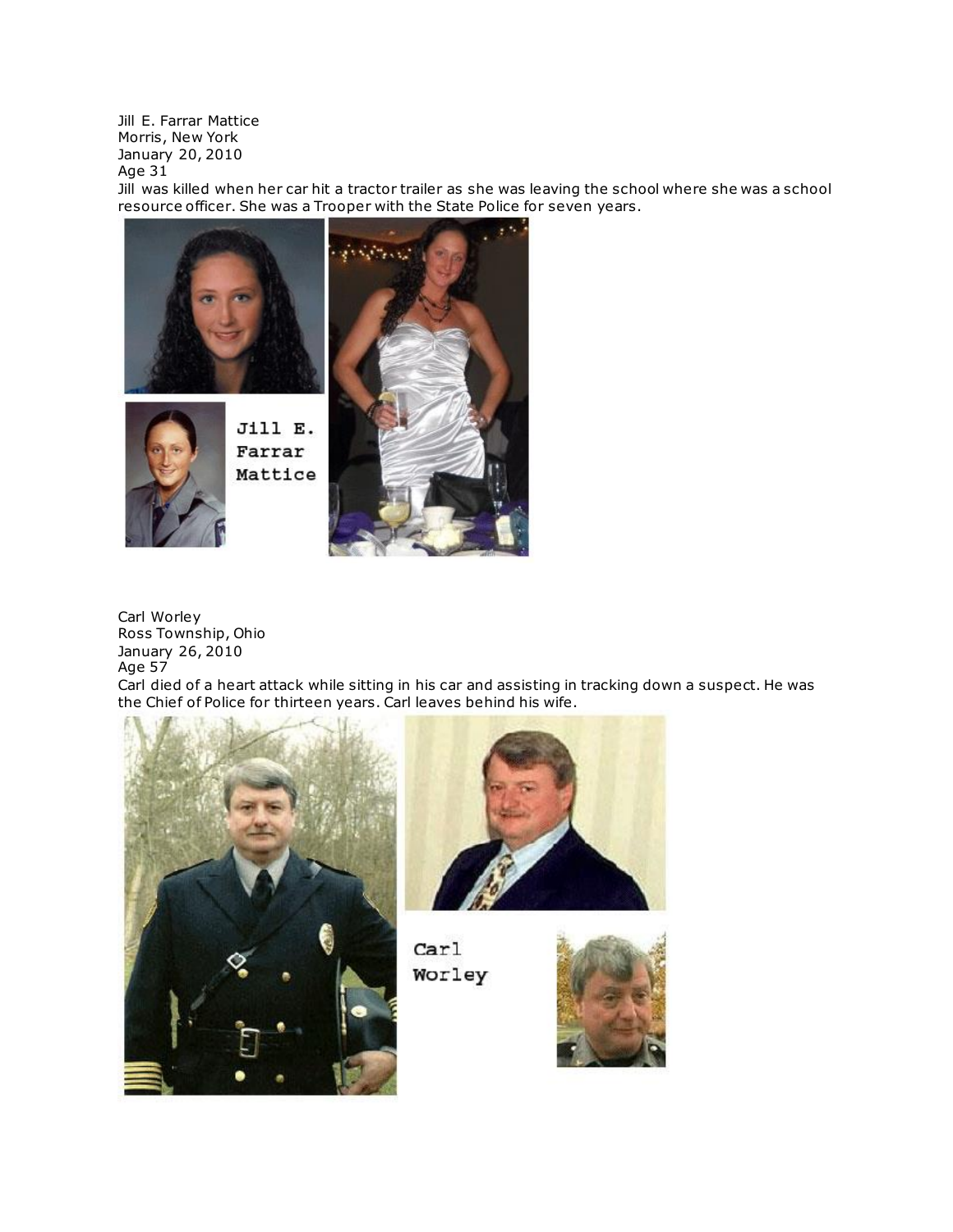Eric Lewis Shuhandler Gilbert, Arizona January 28, 2010 Age 42

Eric was shot in the head and killed when he approached a car while attempting to talk to the occupants. He was a Lieutenant with the police department for sixteen years and in law enforcement for twenty two years. Eric leaves behind his wife, two daughters, sister and parents.



Jerry Crabtree Franklin County. Tennessee January 29, 2010 Age 76

Jerry was killed when his car struck another car. He was an Investigator with the Sheriff Department for two years and in law enforcement for fifty four years. Jerry leaves behind his wife, a daughter and a son. Note: Jerry's son is a police officer in Alabama.



Frank Glover Moncks Corner, South Carolina January 29, 2010 Age 61 Frank died of a heart attack while sitting in his car shortly after apprehending a suspect. He was an Agent with the PSA for thirty eight years. Frank leaves behind his two daughters.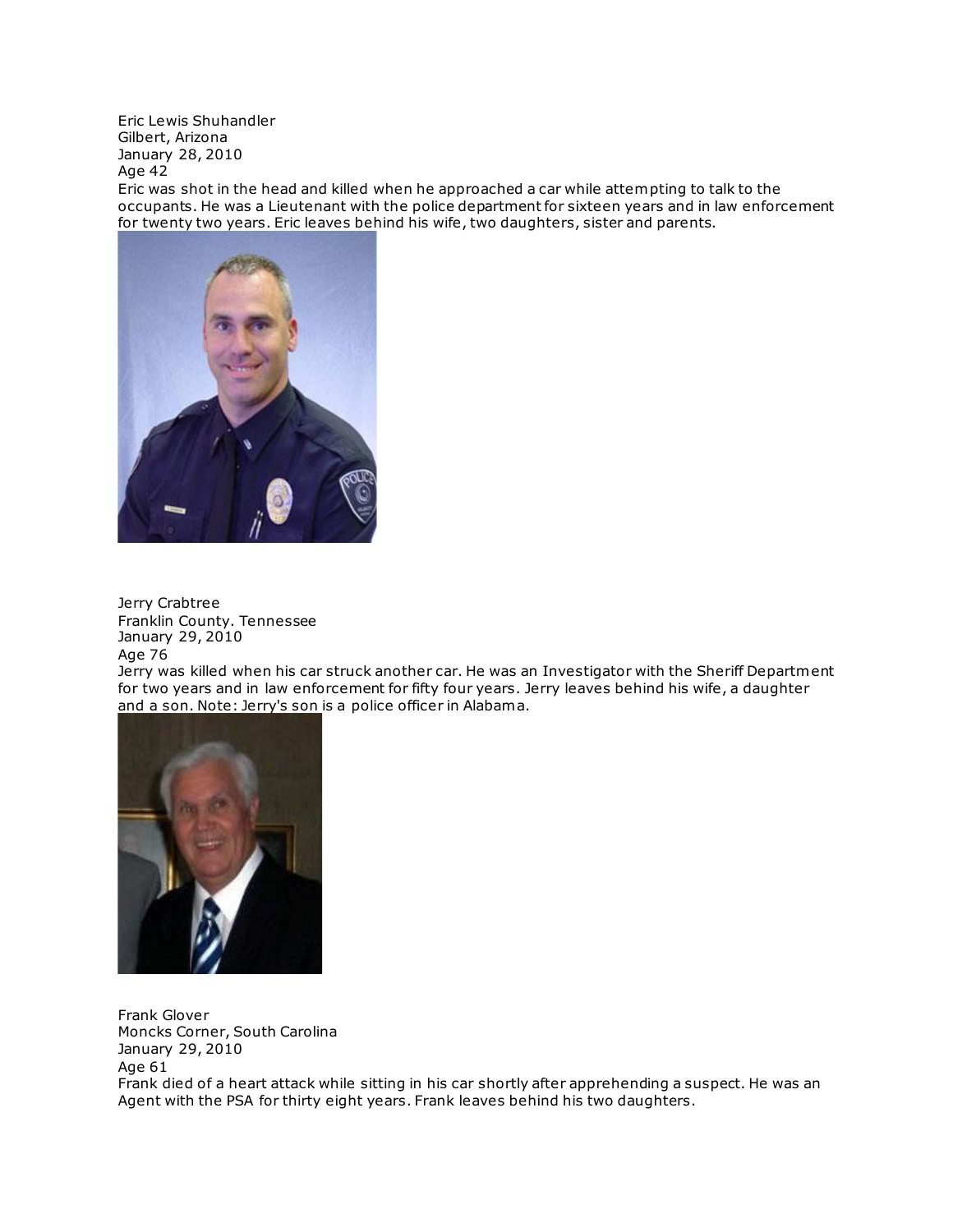Leonard Wall Jefferson County, Arkansas January 31, 2010 Age 58 Leonard was killed when three teenagers assaulted him , stealing his keys and taking off in a stolen car. He was a juvenile detention officer.

Andrew C. Baldridge Columbus, Ohio February 4, 2010 Age 25 Andrew was killed in a car accident on the way to assist another officer. He was a Trooper and had just graduated a month prior.

Ellane Aimiuwu Springfield, Illinois February 7, 2010 Age 57 Ellane was killed in a four car pileup on the interstate when another car lost control landing on top of the car he was in. He was a Senior Parole agent for the Department of Corrections. Ellane was with the agency for twelve years and leaves behind two children.

William Frederick Schuck III Oconee County, South Carolina February 7, 2010 Age 26 Frederick was killed when he got stuck between his car and a tree on a dirt road. He was a Deputy Sheriff with the agency. Frederick leaves behind his pregnant wife.

Jeremy McLaren Spring Hill, Tennessee February 7, 2010 Age 28 Jeremy died from injuries he received a few days prior in a car accident when a vehicle ran a red light hitting his car. He was a Corporal with the department for three and a half years. Jeremy leaves behind his wife, parents and four brothers and sisters.

Timothy Joel Bergeron Terrebonne Parish, Louisiana February 7, 2010 Age 49 Joel was killed when his motorcycle was hit by a car that was trying to go around a float during Mardi Gras. He was a Captain with the Sheriff's Office for twenty five years. Timothy leaves behind his wife and five children.

Don McCutcheon Clark County, Missouri February 8, 2010 Age 36 Don died of a heart attack after shoveling snow off the front steps of the agencies building. He was a Deputy with the agency for a year and previously with Memphis department. Don leaves behind three children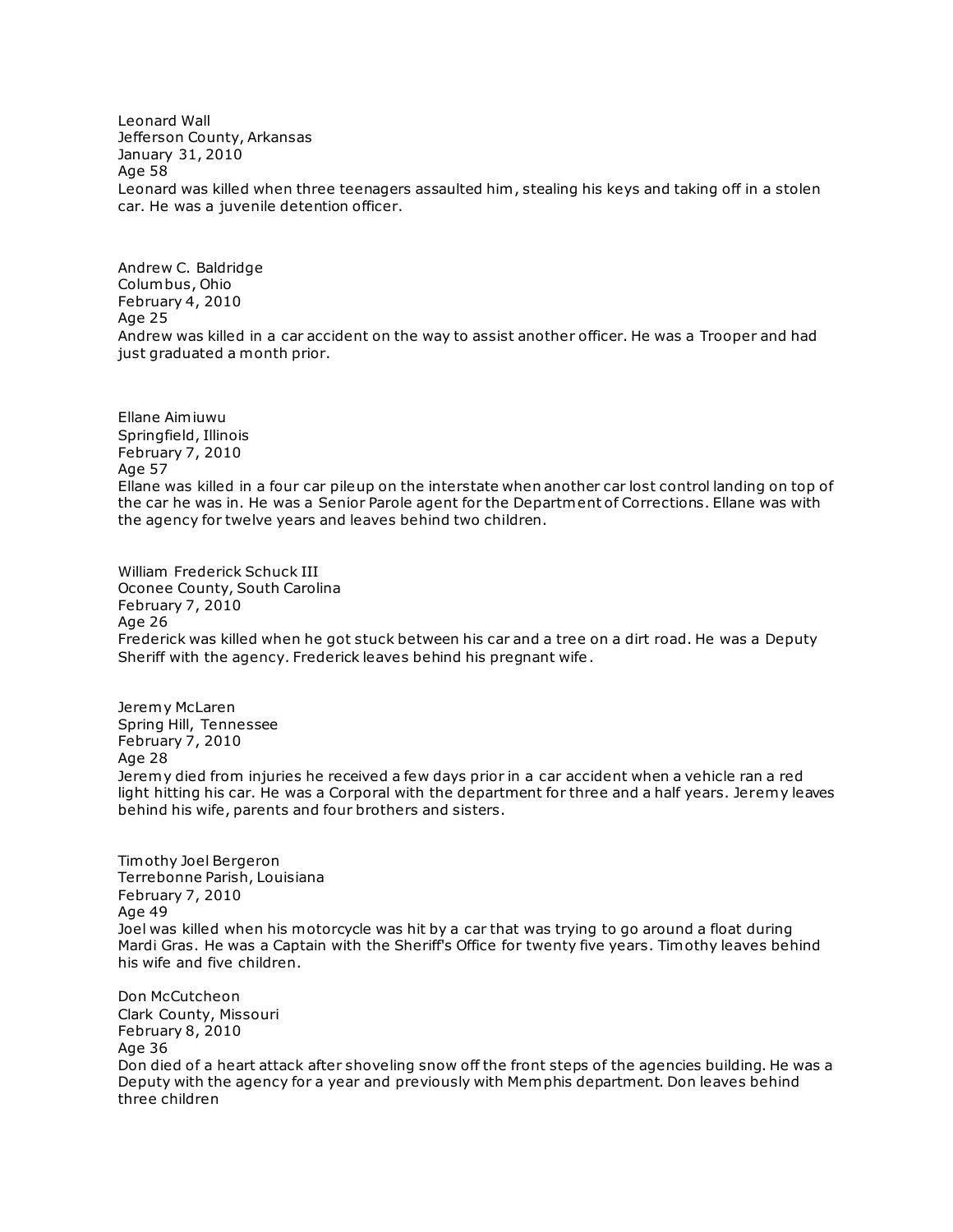David T. Zolendziewski Holyoke, Massachusetts February 11, 2010 Age 53 David died from injuries he received a month after hitting a tree after losing control of his car in bad weather. He was an officer with the department for twenty three years. David leaves behind his wife and three sons.

Davy Wayne Crawford Carroll County, Georgia February 12, 2010 Age 55 Davy was killed when his car went into a creek during bad weather and he drowned. He was a Deputy with the agency for twenty nine years.

Robert Heinle Missoula, Montana February 12, 2010 Age 47 Robert died from gunshot wounds he received eleven years earlier during an assist at a bank. He was with the department for seven years. Robert leaves behind his wife.

Michael Vogt Chattahoochee Hills, Georgia February 15, 2010 Age 56

Michael was shot and killed when he came across a man on a dirt road drinking a beer and asked the man for his I.D. He didn't even get a chance to get out of his car. Michael was a Lieutenant and in law enforcement for thirty years. Fourteen years with current department and previously with Union City. Michael leaves behind his parents, wife, four children, five grandchildren, and three brothers.

Kevin B. Wilkins Atlantic City, New Jersey February 18, 2010 Age 31 Kevin accidentally shot himself in the face while trying to put a rubber grip on his gun. He had one in the chamber and forgot to remove it. Kevin was an officer with the agency for two years. Kevin leaves behind his father, three siblings and his girlfriend.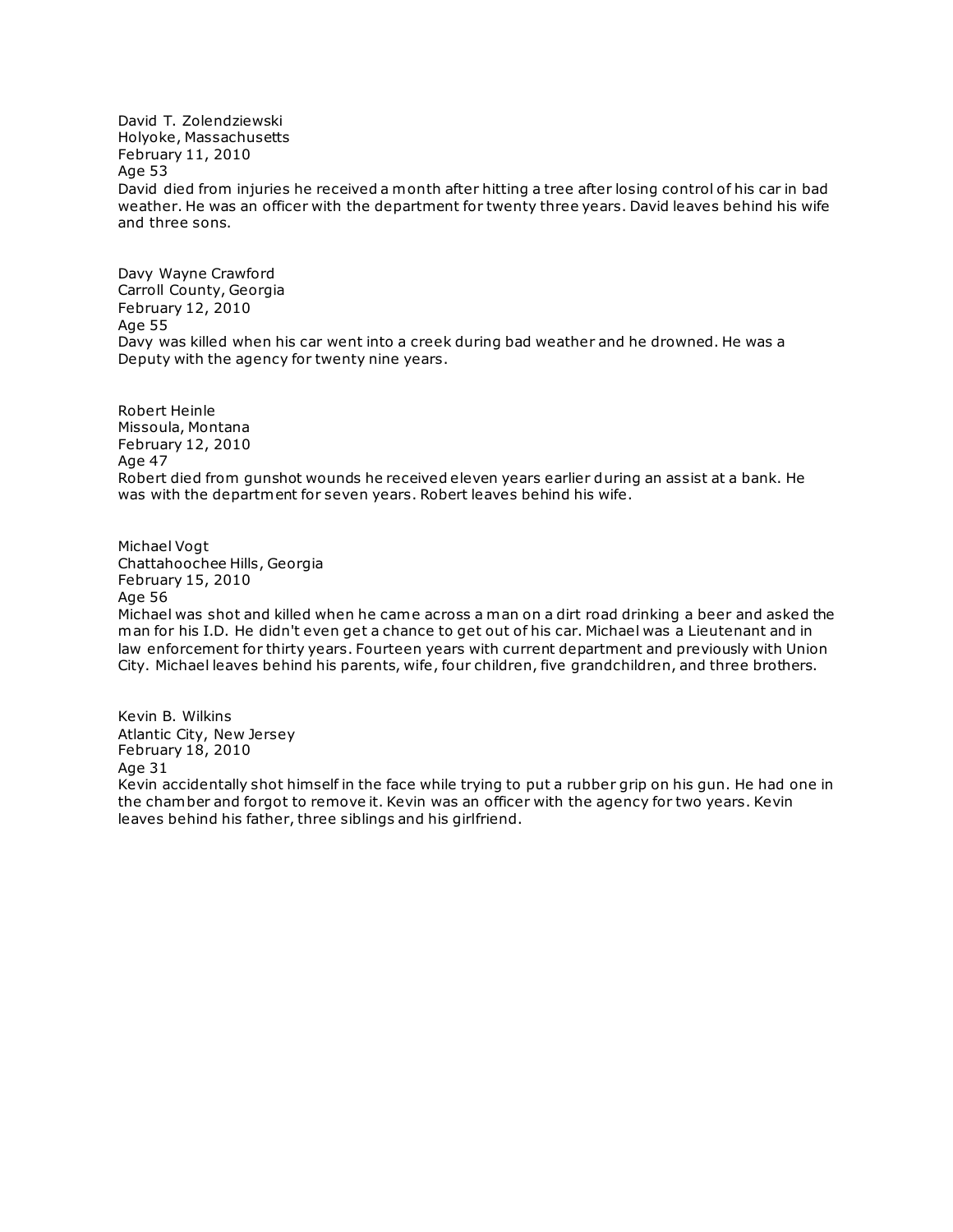Matthew Howell Clayton Florence, South Carolina February 19, 2010 Age 29

Matthew was gunned down in his own home. He was an officer with the department for three years. Matthew leaves behind his young daughter and his loving parents and sister.

Note: you can see a video a friend of Matthews made for him here: In Loving Memory of Matthew **[Clayton](http://www.youtube.com/watch?v=bhgX1ggnHSE)** 



Alan Haymaker Chicago, Illinois February 22, 2010 Age 56 Alan was killed when he lost control of his car and struck a tree. He was a Sergeant with the department for twenty one years.

Joel Wahlenmaier Fresno, California February 25, 2010 Age 48 Joel was shot and killed while trying to serve a warrant. He was a Deputy Sheriff with the agency for twelve years. Joel leaves behind his wife, a son, a daughter and his parents.

Ken Collier San Diego, California February 28, 2010 Age 39 Ken was killed when he lost control of his car in pursuit of a car driving the wrong way down the street. He was a Deputy with the agency for nine years. Ken leaves behind his fiance' and two siblings.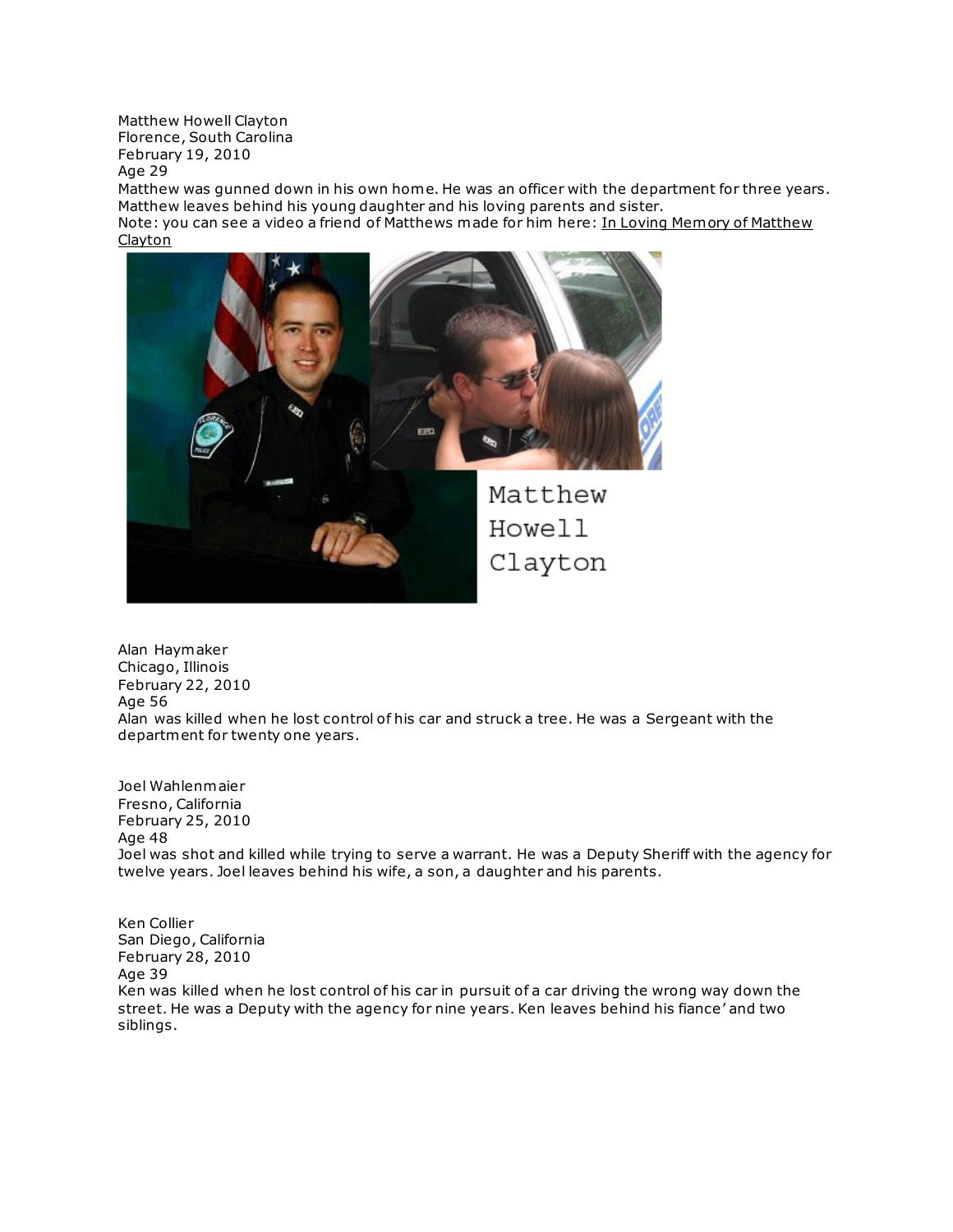Javier Bejar Reedley, California March 1, 2010 Age 28 Javier was shot and killed when he answered a call of an officer down when Joel Wahlenmaier was killed while assisting on a warrant. Javier died four days after being shot. He was an officer with the department for five years. Javier leaves behind his wife.

Christopher Arby Upton Jasper County, Georgia March 5, 2010 Age 37 Chris was shot and killed by a hunter that mistook him for a coyote. Chris was an officer for the Forest Service for four years. Chris leaves behind his wife and four year old daughter.

J.R. Searcy Ouachita Parish, Louisiana March 6, 2010 Age 33 J.R. was answering a call to an assault and when he approached the suspect he was shot twice. He died a few days later from his injuries. J.R. was a Corporal with the Sheriff's office for eight years. J.R. leaves behind his wife and two children.

James Bonneau Jackson, Michigan March 9, 2010 Age 26 James was shot and killed when he answered the call to a domestic dispute. He was an officer with the department for two years. James leaves behind his parents and his siblings.

Thomas P. Jensen Prince George, Maryland March 9, 2010 Age 27 Tom died from injuries he received when he lost control of his car and hit a pole while answering the call to a burglary. He was a Corporal with the department for 6 years. Tom leaves behind his wife and his parents.

Thomas Patton II Cleveland Heights, Ohio March 13, 2010 Age 30 Thomas died from a heart attack while in pursuit of a suspect. He was an officer with the department for seven years. Thomas leaves behind his fiance' and infant daughter.

James Kerstetter Elyria, Ohio March 15, 2010 Age 43 James was shot and killed when he answered the call to a man exposing himself to a child. He was an patrolman with the department for fifteen years and previously with Lorain County Sheriff Office. James leaves behind his wife and three daughters.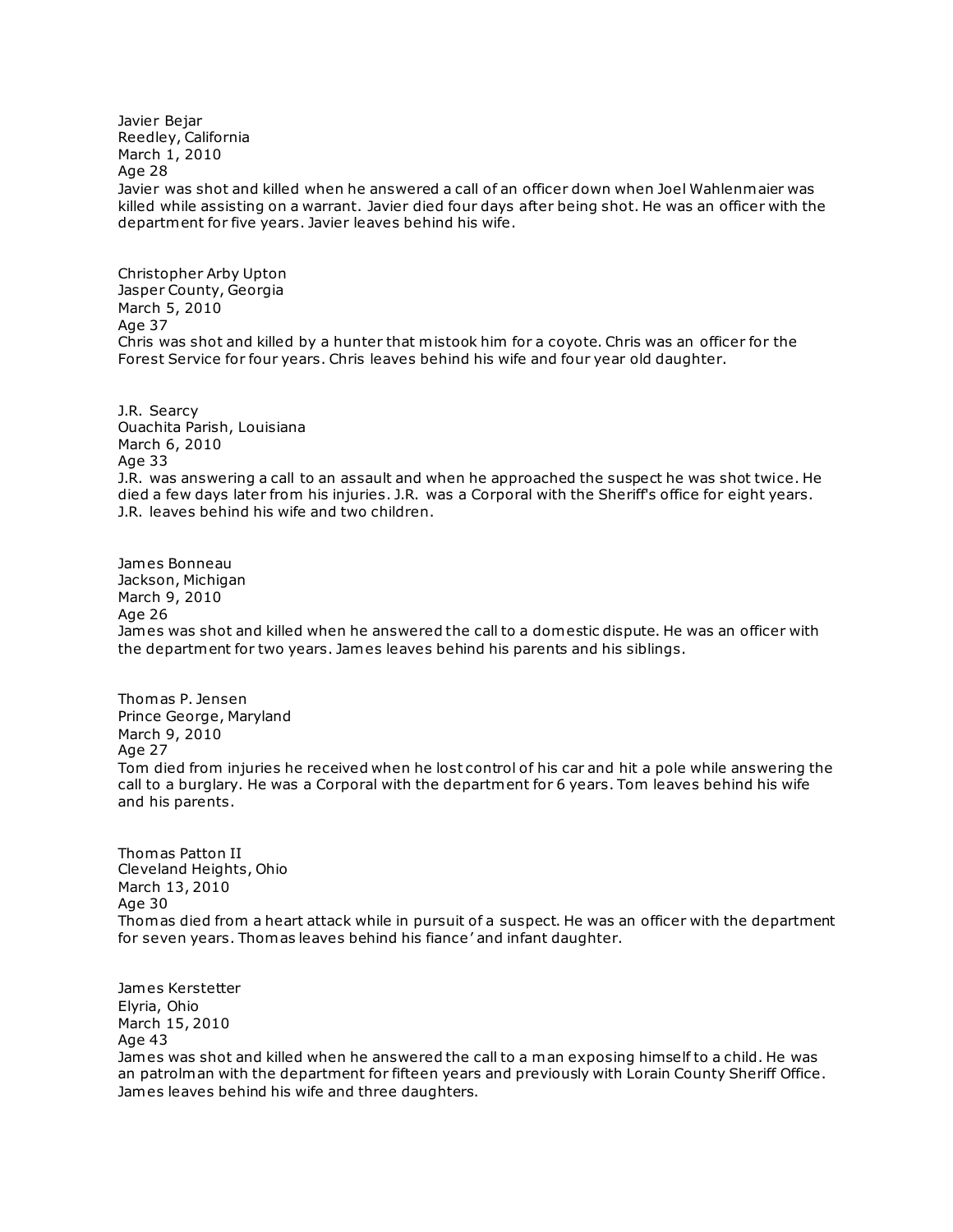Brian Walsh Federal Way, Washington March 21, 2010 Age 34 Brian was found dead of a heart attack in his car. He was an officer with the department for eight years. Brian leaves behind his pregnant wife and two children.

Kenneth Betancourt Puerto Rico, Puerto Rico March 23, 2010 Age 29 Ken was shot and killed when he tried to confront three armed men jump a fence at the facility he was working at. He was a Ranger with the Dept of Natural and Environmental Resources. Ken leaves behind two children.

Félix Rodriguez Puerto Rico, Puerto Rico March 23, 2010 Age 31 Félix was shot and killed when he tried to confront three armed men jump a fence at the facility he was working at. He was a Ranger with the Dept of Natural and Environmental Resources.

Timothy Joseph Zurovetz Forest Hill, Texas March 24, 2010 Age 54 Tim died from injuries he received back in 1981 when his car hit a pole while he tried to avoid another car. He had been in a coma and paralyzed since that day. He was an officer with the department and previously with Tarrant County Sheriff Office. Tim leaves behind his mother and daughter.

David Haynes St. Louis, Missouri March 24, 2010 Age 27 David was killed in a car accident while chasing a burglar. He was an officer with the department for one year. David leaves behind his wife.

Kevin Cusack Blythewood, South Carolina March 27, 2010 Age 45 Kevin was killed when he lost control of his car. He was a Corporal with the Highway Patrol for twenty one years. Kevin leaves behind three children.

Hector Ismael Ayala Montgomery County, Maryland April 4, 2010 Age 31 Hector was killed when his car left the road and hit a tree. He was a Sergeant with the department for seven years. Hector leaves behind his pregnant wife and a son.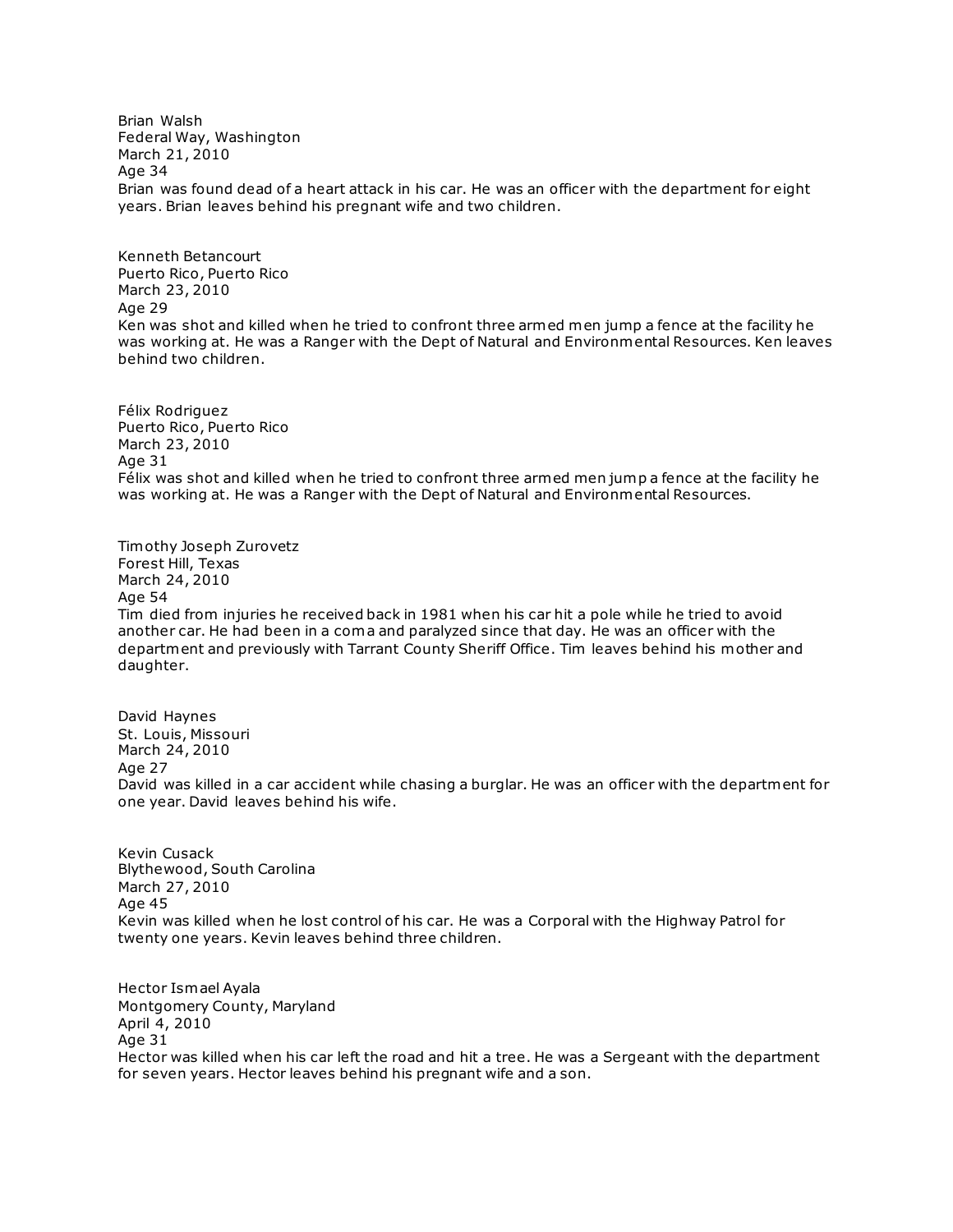Chad Pritchard Overton County, Tennessee April 6, 2010 Age 25 Chad was killed when he fell into a sink hole while investigating a murder at a state park. He was a Deputy with the agency for two months. Chad leaves behind his wife and his parents.

John W. Brown Calhoun County, Texas April 10, 2010 Age 63 John was a Constable and he died from a heart attack while he was trying to arrest a suspect.

Jacob Rene Rayos Reeves County, Texas April 11, 2010 Age 32 Jacob was killed when he lost control of his car and it rolled several times. He was a Deputy with the agency.

Ian Michael Deutch Nye County, Nevada April 26, 2010 Age 27 Ian was shot and killed when he responded to a domestic dispute at a casino. It was his second day back from being deployed overseas. Ian was a Deputy with the agency for six years.

Kory Dahlvig Vilas County, Wisconsin April 26, 2010 Age 29 Kory was killed when his car ran into the back of a dump truck while he was enroute to an assist. He was a Deputy with the agency for two years and previously with Lac du Flambeau Tribal agency for four years.

Rodney Holder Abilene, Texas April 29, 2010 Age 50 Rodney was killed when another car hit his motorcycle while he was trying to stop a speeder. Rodney leaves behind his wife, son and a daughter.

Cameron Glover Santa Clarita, California April 29, 2010 Age 27

Cameron was killed when he lost control of his motorcycle and crashed, he was off duty at the time. He was a Deputy with the Sheriff's Department for four years. Cameron leaves behind his wife who is pregnant with twins and a young child.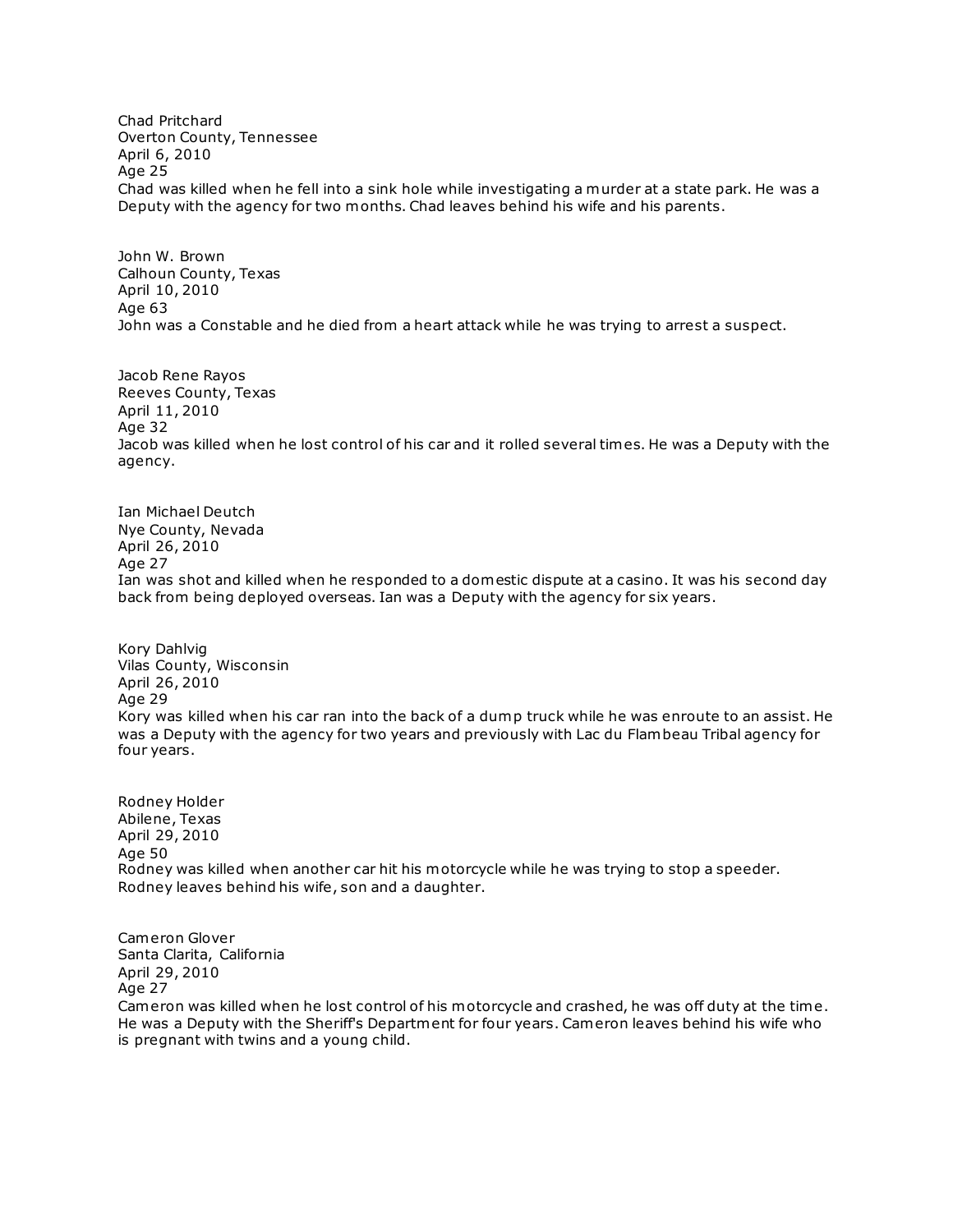Bryan J. Durman Lexington, Kentucky April 29, 2010 Age 27 Bryan was killed when he was struck by an SUV. He was investigating a noise disturbance at the time. Bryan was an officer with the department for almost three years.

Franco Aguilar Sevier County, Utah April 29, 2010 Age 36 Franco was killed when he fell from a bridge when an SUV lost control in the snow and crashed into another car that had crashed and Franco was investigating the accident. He was a Sergeant with the Sheriff's office. Note: It was also Franco's birthday.

Joseph Bergeron Maplewood, Minnesota May 1, 2010 Age 49 Joseph was shot and killed when he attempted to stop two men involved in a carjacking. He was a Sergeant with the department for twenty six years. Joseph leaves behind his wife and twin daughters.

Brian Huff Detroit Michigan May 3, 2010 Age 42 Brian was shot and killed when he responded to gunshots at a vacant home. He was an officer with the department for twelve years. Brian leaves behind his wife and a ten year old son.

Danny Benavides Sacramento, California May 7, 2010 Age 39 Danny was killed when the airplane he was flying crashed while he was doing speed detail. He was a Pilot Officer for CHP for thirteen years. Danny leaves behind his wife and a daughter.

Brian Lamar Mahaffey Rockdale County, Georgia May 7, 1982 May 8, 2010 Age 28 Brian was shot and killed when he attempting to clear a house for a warrant on a suspect wanted for rape, assault and kidnapping. The suspect was in a closet and opened fire on Brian when he opened the door. Brian was a Deputy Sheriff with the agency for five years. He leaves behind his wife and two children. Note: Brian had celebrated his birthday the day before.

Tauveve Vivao Kaneohe Bay, Hawaii May 11, 2010 Age 42 Tauveve died of a heart attack while doing training exercises. he was with the Marine Corps Base department for two years. Tauveve leaves behind his wife and eight children.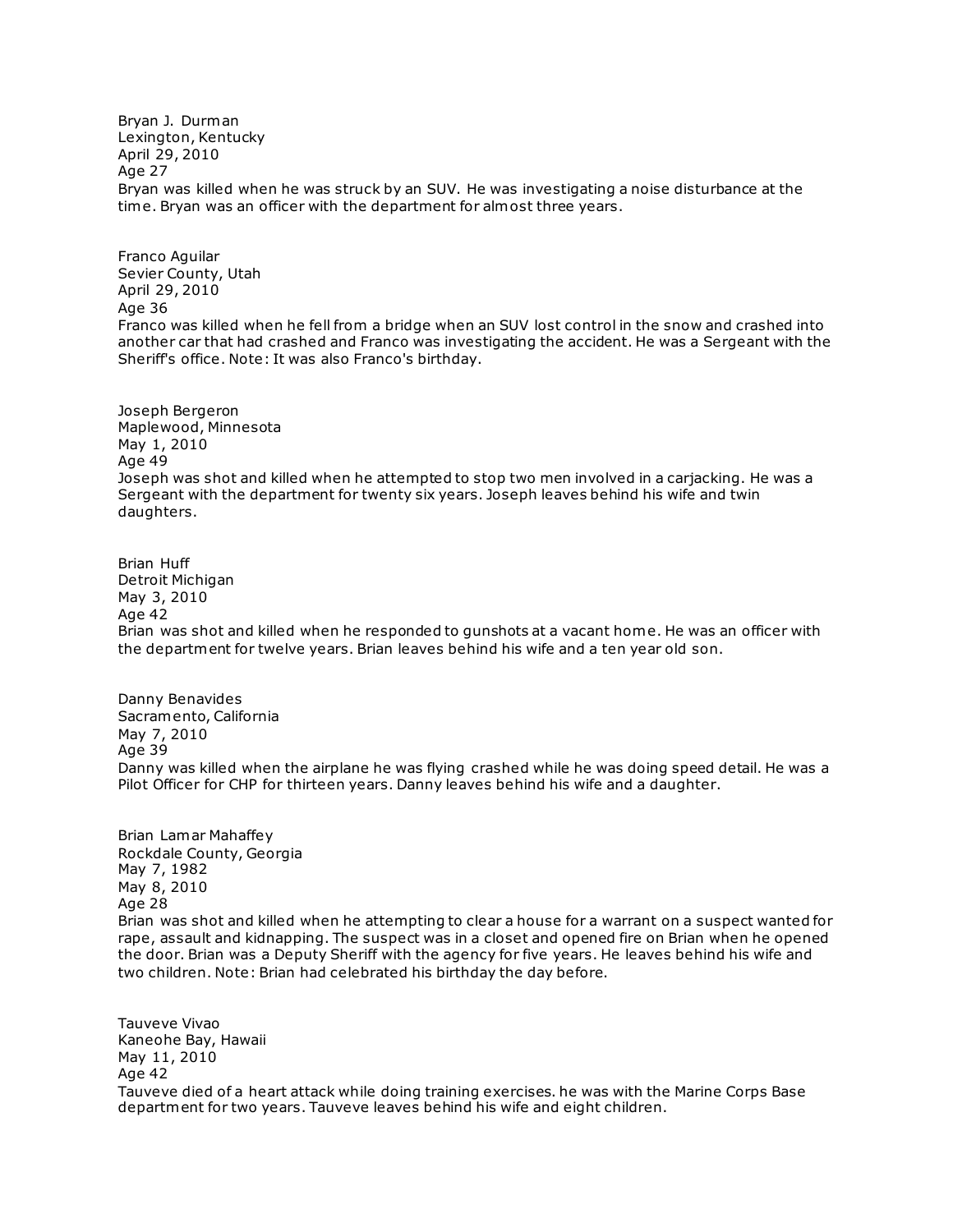Patrick Ambroise Tallahassee, Florida May 15, 2010 Age 35 Patrick was killed when his car was hit from behind and started on fire, trapping him inside it, while he was on the shoulder of the road. He was a Trooper for four years. Patrick leaves behind his mother, wife, two daughters and five brothers and sisters.

Eydelmen Mani Houston, Texas May 18, 2010 Age 30 Eydelmen was killed when he lost control of his car and it hit a guardrail and turned over. He was an officer with the department for seven years. Eydelmen leaves behind his wife and a three year old son.

Bill Evans West Memphis, Arkansas May 20, 2010 Age 38 Bill was shot and killed when he attempted to stop a van on a traffic stop.

Brandon Paudert West Memphis, Arkansas May 20, 2010 Age 39 Brandon was shot and killed when he attempted to stop a van on a traffic stop. Note: Brandon was the son of the Chief of Police.

Thomas Wortham IV Chicago, Illinois May 20, 2010 Age 30 Thomas was shot in the head and killed when he was riding his motorcycle. He had just finished having dinner with his family when he was approached by several men who tried to rob him outside his home. His father, a retired Sergeant attempted to help him , shooting two of the suspects. Thomas was with the department for three years.

Mark Van Doren Border Patrol Brooks County, Texas May 24, 2010 Age 40 Mark was killed when his car hit a bull and he lost control, left the road and hit a tree. He was an Agent with the Border Control for one and a half years. Mark leaves behind his parents, two brothers and three children.

Travis P. Murphy Phoenix, Arizona May 26, 2010 Age 29 Travis was shot ten times in the legs and lower body while trying to find a man that left a shots ' fired call. He was a police officer with the department for four and a half years. Travis leaves behind his wife, his new born son and his toddler daughter.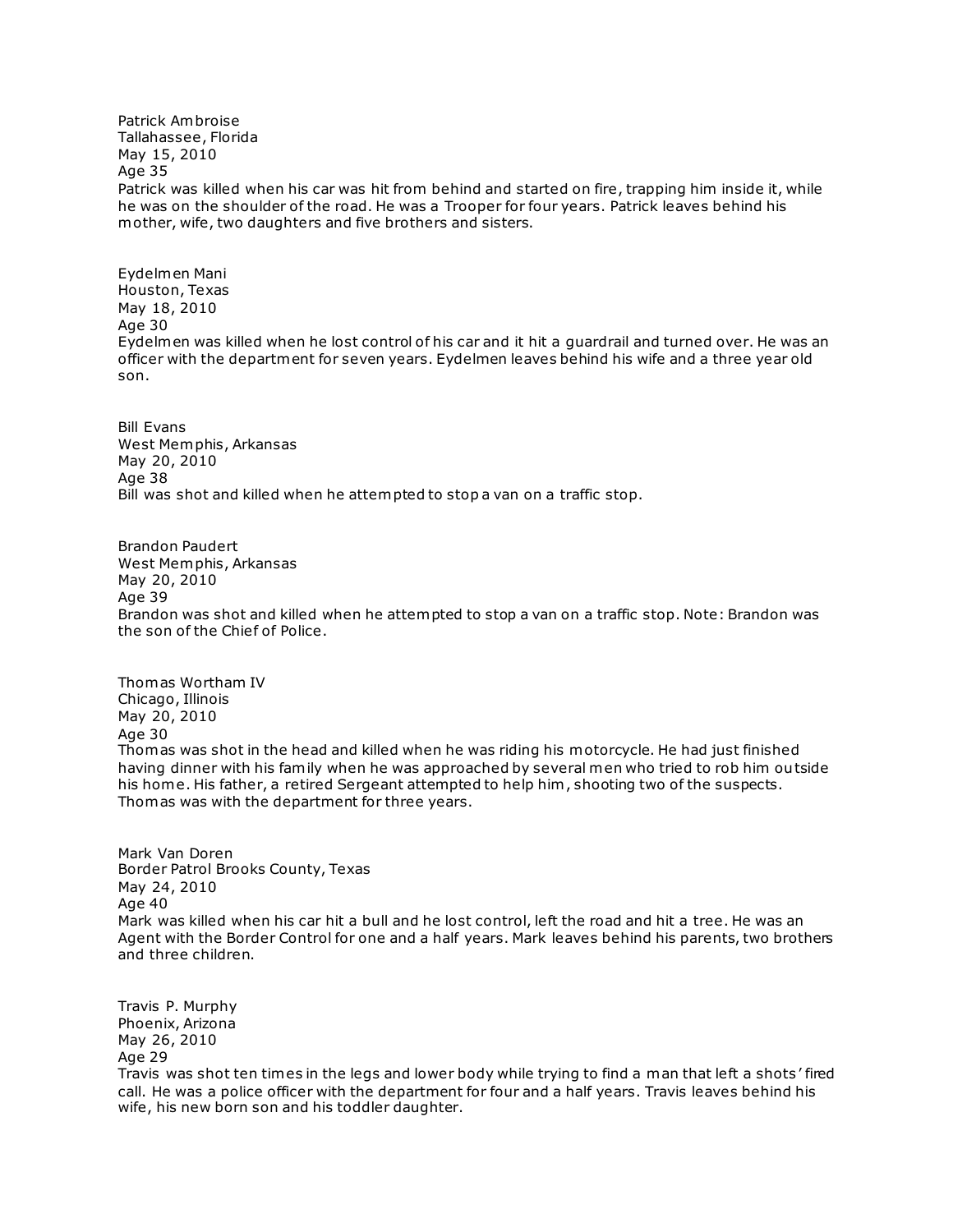Marc Castellano West Trenton, New Jersey June 6, 2010 Age 29 Mark was killed when he was struck by a car while looking for a armed man that a woman lied to police about. He was a Trooper with the State Police for six years. Mark leaves behind his wife and two children.

Joshua Yazzie Uintah County, Utah June 7, 2010 Age 33 Joshua was killed when he lost control of his car and went off an embankment. He was ejected from his car. Joshua leaves behind his wife and two children.

Eddie Wotipka Harris County, Texas June 10, 2010 Age 51 Eddie died from drowning in a canal while trying to rescue his dog. He was a Deputy Sheriff with the agency for seventeen years. Eddie leaves behind his wife and two grown children.

Thomas P. Coleman Sacramento, California June 11, 2010 Age 33 Thomas was killed when his motorcycle hit a semi-truck as he was chasing a vehicle. He was an officer with the agency for seven years. Thomas leaves behind is mother, wife, son and daughter under the age of a year and his sister.

Wesley Brown Pikesville, Maryland June 11, 2010 Age 24 Wesley was shot and killed by a restaurant patron who deliberately came back to shoot him after he had been removed from the restaurant earlier in the evening. He was a Trooper with the State Police for three years. Wesley leaves behind his fiancé.

Michael Perry White Plains, New York June 12, 2010 Age 43 Michael died from a heart attack after he had chased a suspect, apprehended him and took him into custody. He was an officer with the department for seven years. Michael leaves behind his wife, twin sons, his parents, a sister and a brother.

Doug Weddleton Attleboro, Massachusetts June 18, 2010 Age 52 Doug was hit by a drunk driver and killed while he was standing at a car door of another drunk driver on the interstate. He was a Sergeant with the State Police for twenty eight years. Doug leaves behind his wife and four sons.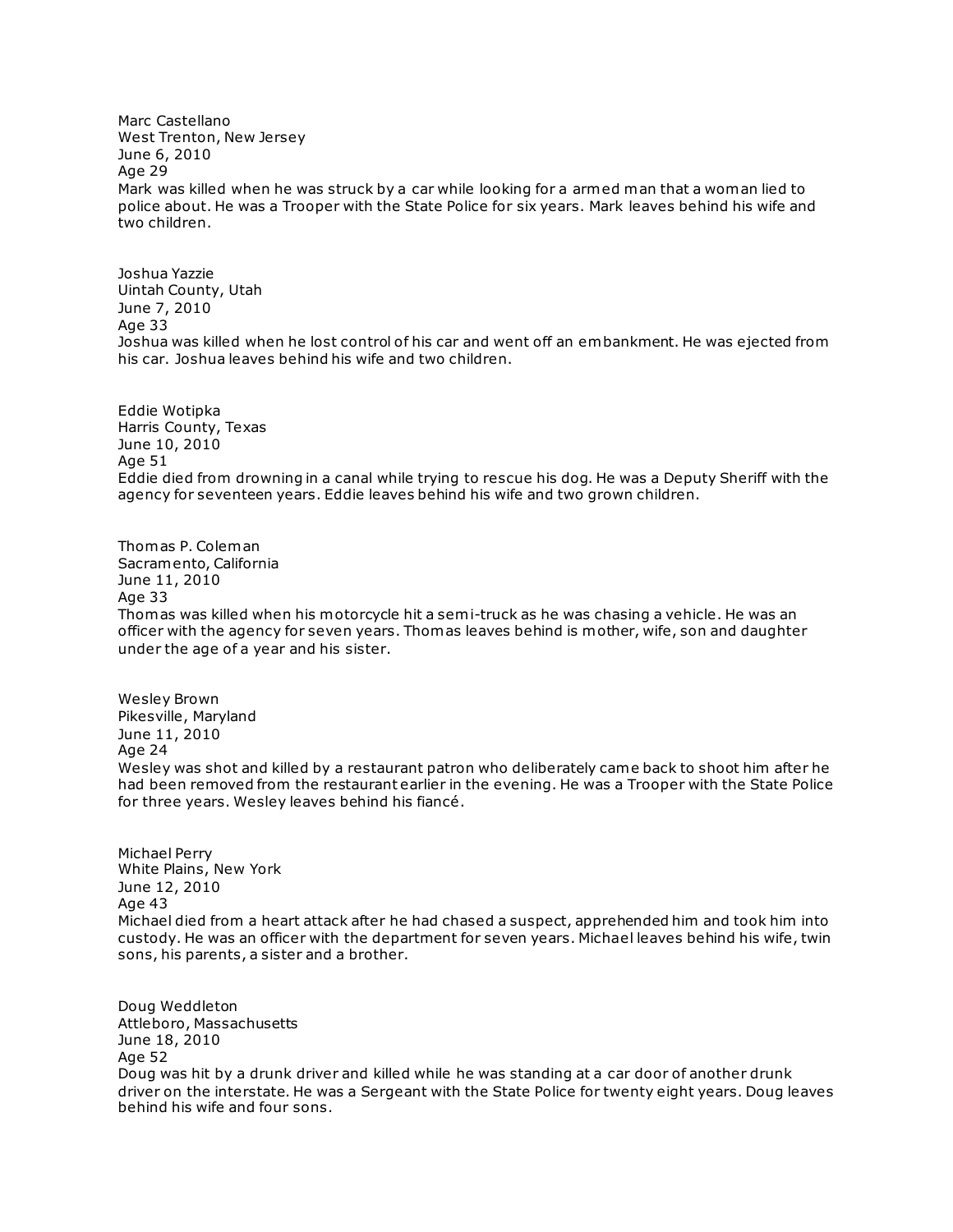Caroline Green Richmond, Virginia June 19, 2010 Age 51 Caroline died from injuries when she was in a car accident and hit a wall. She was a Deputy for sixteen years.

Dean Ridings Spotsylvania, Virginia June 19, 2010 Age 52 Dean was killed in a boating accident when he was hit in the head and thrown overboard. He was a Deputy for six years. Dean leaves behind his wife, two sons and three grandchildren. His sons were also Deputies.

Craig Shaw Lancaster, Texas June 20, 2010 Age 37 Craig was shot and killed by the son of a Police Chief from another city who had just killed a man. He was an officer for five years. Craig leaves behind his wife and two children.

Phillip Ortiz Los Angeles, California June 22, 2010 Age 48 Phillip died from injuries he received when he was ticketing a motorist on the highway and another car hit him . He was an officer with the HP for twenty eight years. Phillip leaves behind his wife.

Melissa Powers Monroe, Florida June 22, 2010 Age 36 Melissa was killed in a car accident while trying to get to another Deputy that was not responding to dispatchers. She was a Deputy for four years. Melissa leaves behind her husband, a son and a daughter.

Richard Daniels Twiggs, Georgia June 22, 2010 Age 27 Richard was killed when his car hit a fallen tree. He was a Deputy for four years. Richard leaves behind his wife and baby daughter.

Carol Scruggs Marshall County, Mississippi June 25, 2010 Age 48 Carol was killed in a car accident when her car rolled and she was thrown from the car while trying to respond to a bank robbery. She was a Deputy with the agency for four years.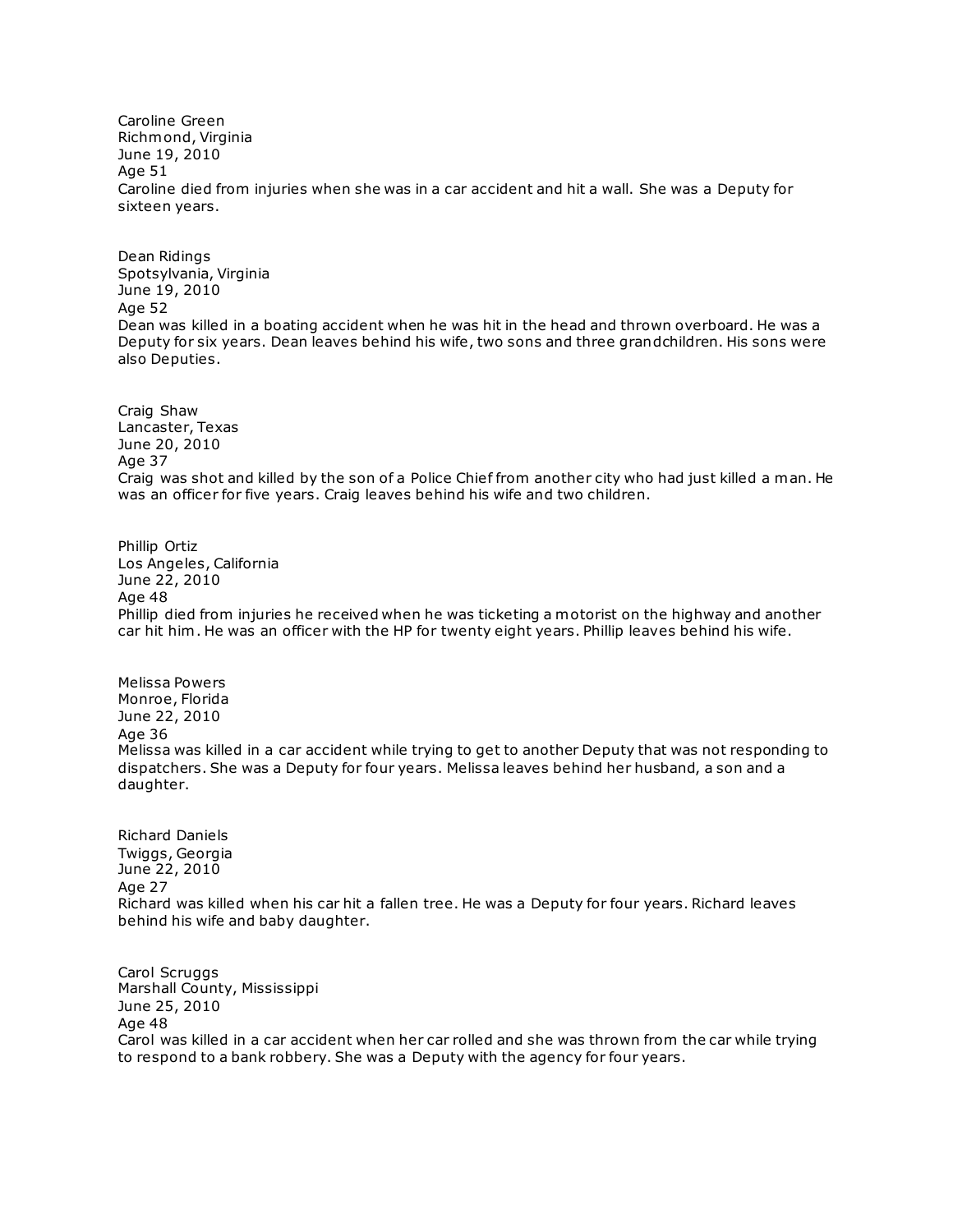Luke D. Nihart Tuttle Creek State Park, Kansas June 26, 2010 Age 32 Luke was killed when his ATV rolled while covering a music festival. He was an officer with Game and Parks for eleven years. Luke leaves behind his wife and two children.

Justin McGrory Barstow, California June 27, 2010 Age 28 Justin was killed when he was hit by a drunk driver when he was doing a drunk driving test with another driver. He was an officer with CHP for three years. Justin leaves behind his pregnant wife and three children.

Brett Oswald Paso Robles, California June 27, 2010 Age 47 Brett was killed when he was struck by a car while he was investigating an accident of someone hitting a tree. He was and officer with CHP for twenty years. Brett leaves behind his wife.

David Curtis Tampa, Florida June 29, 2010 Age 31 David was shot and killed at a traffic stop when he stopped a car that had a suspect with a warrant occupying it. He was an officer with the department for four years. David leaves behind his wife and four sons.

Jeffrey Kocab Tampa, Florida June 29, 2010 Age 31 Jeffrey was shot and killed at a traffic stop when he stopped a car that had a suspect with a warrant occupying it. He was an officer with the department for one year. Jeffrey leaves behind his pregnant wife.

Thor Odin Soderberg Chicago, Illinois July 7, 2010 Age 43 Thor was shot in the head and killed by his own gun when a robbery suspect he was fighting with got a hold of it. He was an officer with the department for eleven years. Thor leaves behind his wife.

Orville Smith Shelton, Connecticut July 7, 2010 Age 64 Orville was killed when he was hit by a drunk driver while standing next to his car. He was a Sergeant with the department for thirty nine years. Orville leaves behind his wife.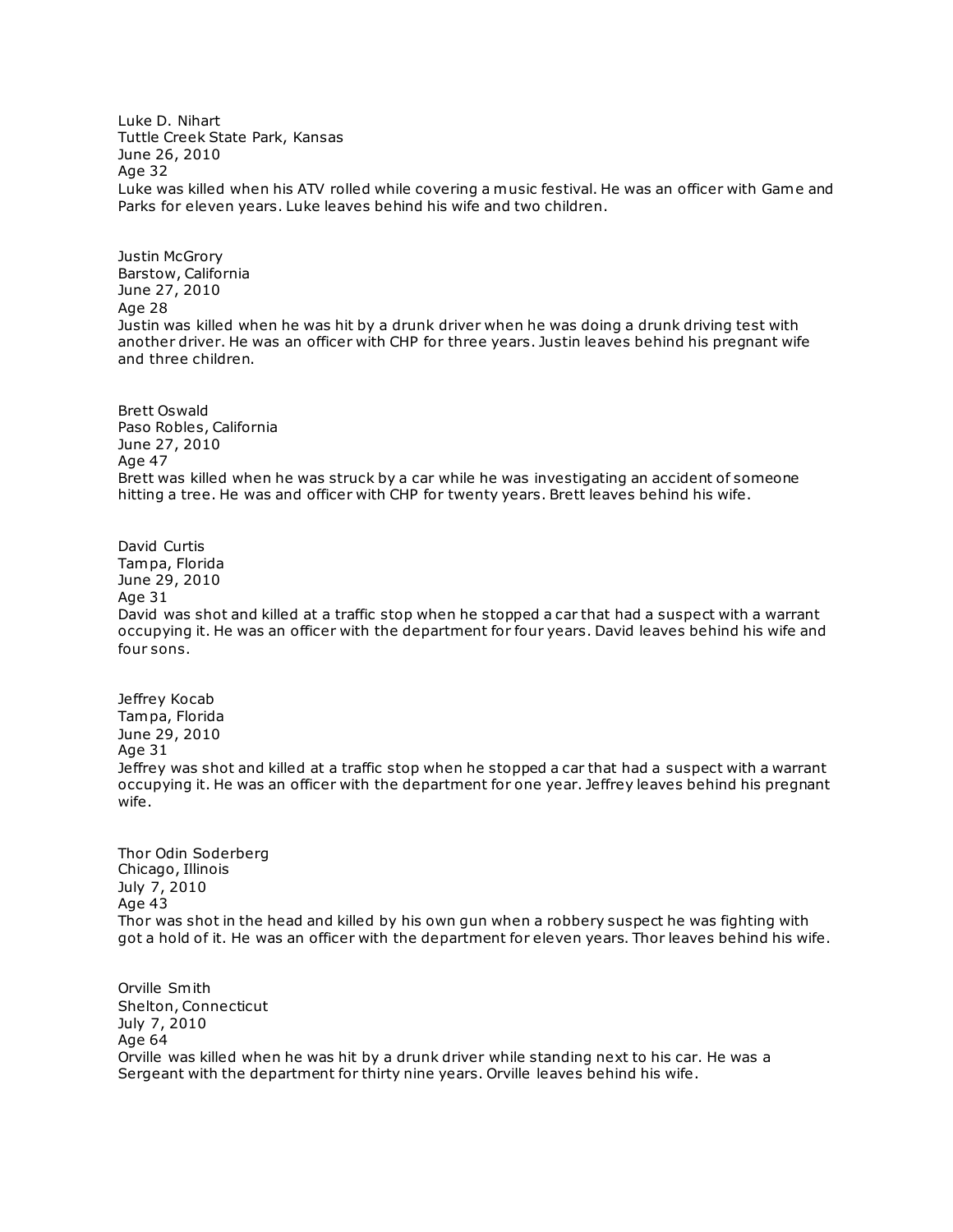Michael R. Bailey Chicago, Illinois July 18, 2010 Age 62 Michael was shot and killed when three suspects tried to steal his car from him outside of his home. He was one month from retiring. Michael was a Police Officer with the department for twenty years. Michael leaves behind his wife, two daughters, son and fourteen grandchildren.

David Lambert Warren County, Mississippi July 24, 2010 Age 38 David died from injuries he received a month later. He was going to a call to assist another officer when he lost control of his car and it flipped over. He was a Deputy with the agency and in law enforcement for fifteen years. David leaves behind his wife and three children.

Garry Welford George County, Mississippi July 21, 2010 Age 37 Garry was killed when a suspect trying to escape the police hit him while he was laying down spike strips. He was Sheriff for seven years and with the Wildlife, Fisheries and Parks for thirty years prior. Garry leaves behind his wife, two daughters, a son and seven grandchildren.

Liusila Brown American Samoa July 22, 2010 Age 44 Liusila was shot and killed by a family member of a defendant in the court house he was working security at. Liusila was a Detective Lieutenant and with the agency for nineteen years.

Samuel A. Smith Franklin County, Kansas July 23, 2010 Age 23 Samuel was killed when he lost control of his car and hit a tree while en-route to a domestic disturbance call. He was a Deputy with the agency for nine months.

Matthew Edwards Taylor, Michigan July 23, 2010 Age 31 Matthew was shot and killed while investigating a robbery. He was a Corporal with the department for six years. Matthew leaves behind his wife and two children.

Shawn Hess Tazewell County, Virginia July 23, 2010 Age 35 Shawn was killed when he lost control of his car and went down a ravine while en-route to back up an officer. He was a Deputy with the agency for seven years.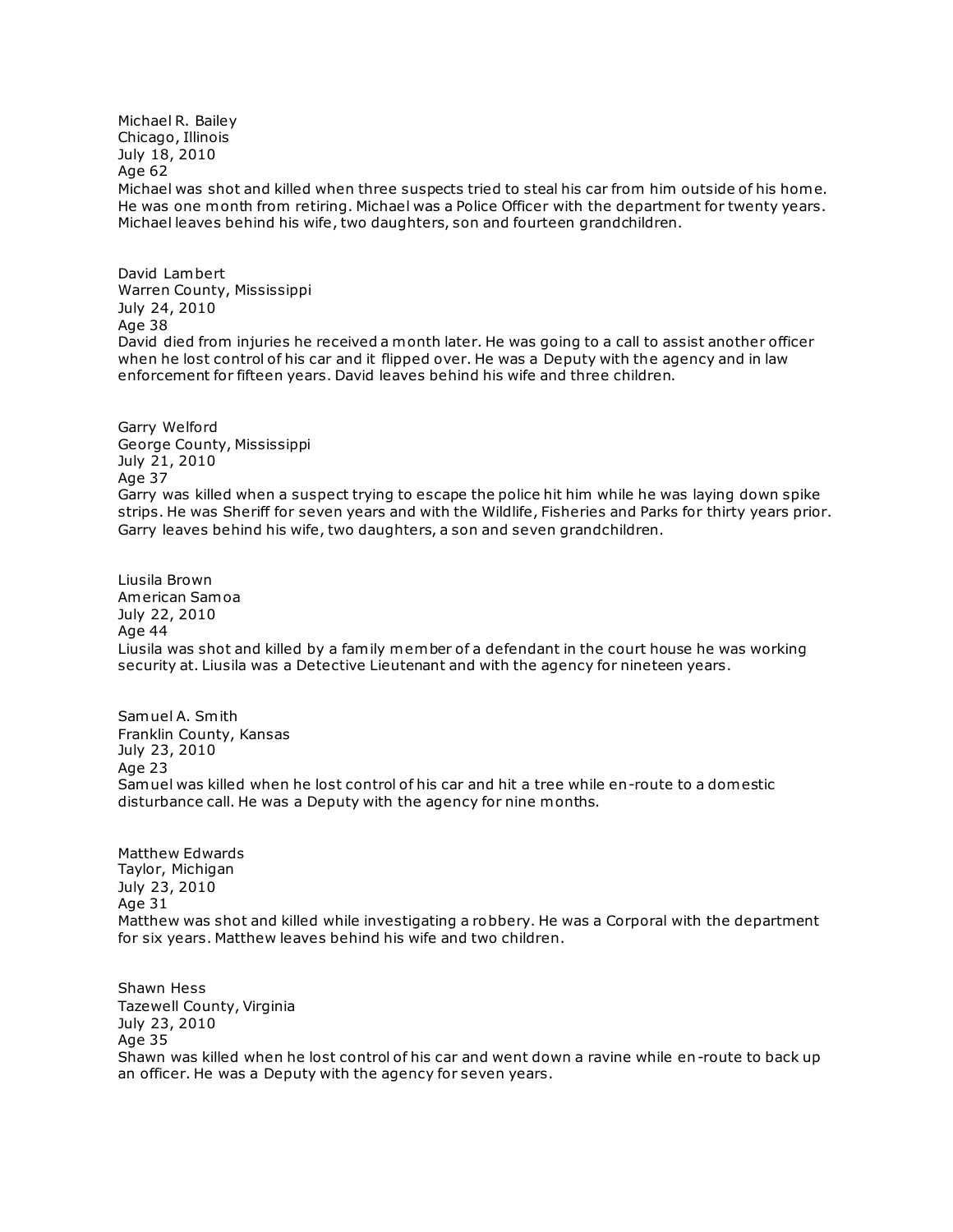Carlos Ledesma Chandler, Arizona July 28, 2010 Age 34 Carlos was shot and killed while working an undercover drug bust. He was a Police Officer with the department for three years and previously with the Spirit Lake, Iowa Police Department. Carlos leaves behind his wife and two children.

John Willis Greene County, North Carolina July 28, 2010 Age 31 John was shot and killed while answering a call to a domestic disturbance call. He was a Deputy Sheriff and he was not wearing his vest. John leaves behind two children, a son and a daughter.

Timothy Charles Barnes Raleigh, North Carolina July 28, 2010 Age 38 Timothy died of a heart attack while doing physical training. He was an Inspec tor with the NCDMV License and Bureau for nine weeks and ten years with the Nash County Sheriffs Office.

Glen Agee Jackson, Mississippi August 6, 2010 Age 31 Glen was shot in the face twice and killed by a prisoner that had escaped his car and fled to the woods. Glen was a Patrolman with the department for two months.

William T. Bauer Wyoming, Illinois August 6, 2010 Age 36 Bill was killed when his car was struck by a person failed to yield at a stop sign. He was the Chief of Police and with the agency for eight years and with three other police departments five years prior. Bill leaves behind his wife, a daughter and two sons.

Christopher Dewey Mahnomen, Minnesota August 9, 2010 Age 26 Christopher was shot in the head and in the stomach in February when he answered a call to shots fired. He died at his home in August due to complications. He was a Deputy with the agency for six years. Christopher leaves behind his wife.

Jeremy J. Hubbard Cowden, Illinois August 10, 2010 Age 34 Jeremy was killed when he lost control of his car and it rolled over, ejecting him , while in pursuit of a person who stole gas at a gas station. He was a Police Officer with the department for four years. Jeremy leaves behind his wife and two young sons.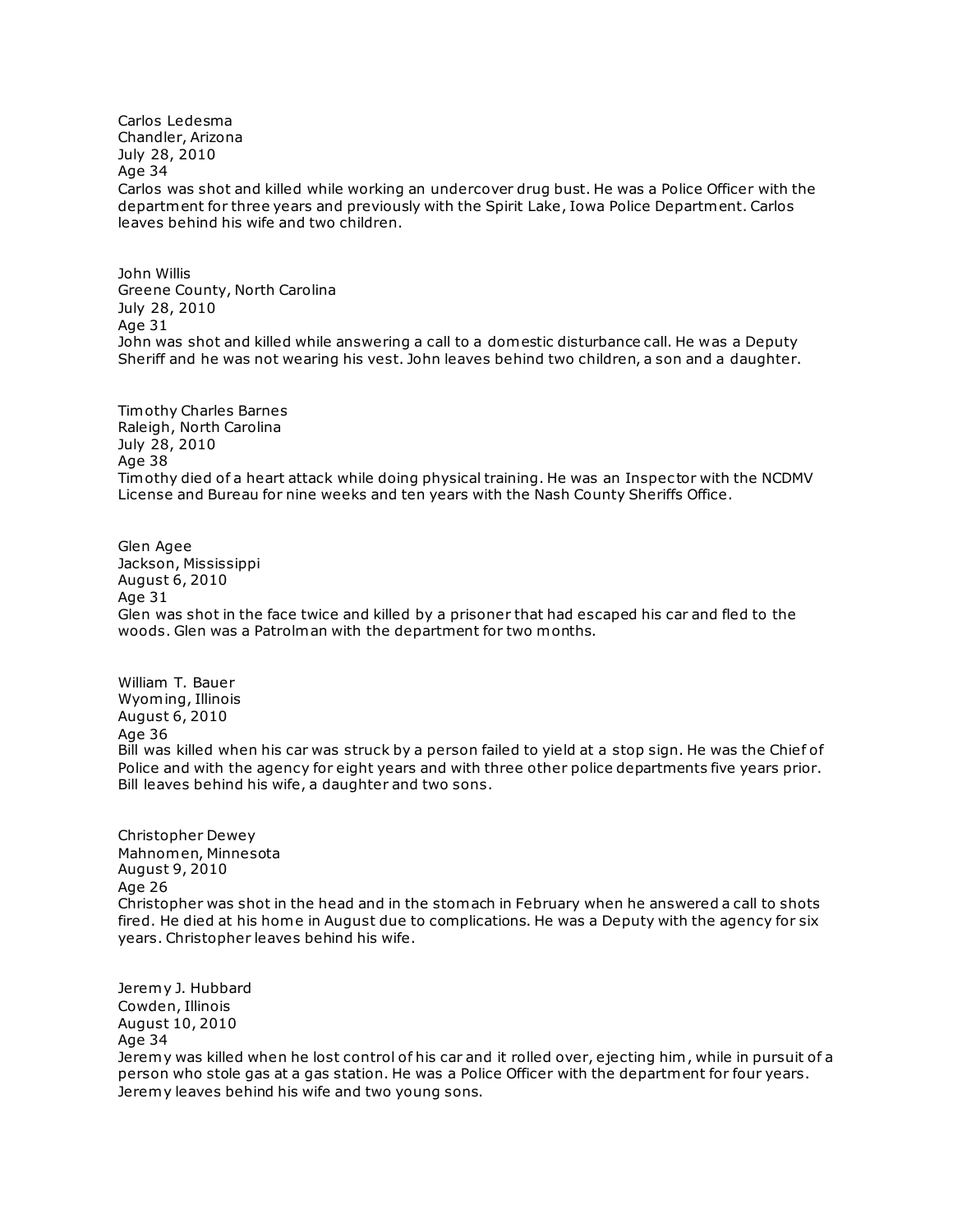Paul Franklin Ludwig III Clinton, Maryland February 1, 1949 August 10, 2010 Paul died of cancer. He received 53 commendations in his career. He taught William Shatner how to work the streets in the early 80's preparing him for "TJ Hooker". Chuck Norris and the entire cast of Hill Street Blues. Paul leaves behind his wife of 42 years Linda, three sons, Mark, Paul IV and Eric and many grandchildren.

Leonard Reed Cedar Park, Texas August 18, 2010 Age 41 Leonard was killed when his motorcycle hit a curb and he was thrown. He was an officer with the department for four years. Leonard leaves behind his wife and two children.

Brian Harris Kane County, Utah August 26, 2010 Age 41 Brian was shot and killed by a burglary suspect. He was a Deputy Sheriff with the agency for nineteen years. Brian leaves behind his wife and two daughters.

Paul Jeffrey Fricke Hawk Point, Missouri August 27, 2010 Paul was killed when he lost control of his car and hit an utility pole. He was part time Chief of Police and a full time Deputy with the agency.

Anthony Wallace Hoonah, Alaska August 28, 2010 Age 32 Anthony was shot and killed by a man he had arrested several times prior. He was with his mom who was going on a ride along with him . He was a Sergeant and with the department for four years. Anthony leaves behind his mom and his daughter.

Matthew Takuoka Hoonah, Alaska August 29, 2010 Age 39 Matthew was shot and killed by a man he had arrested several times prior. He was an officer with the department for one and a half years. Matthew leaves behind his wife, a son and a daughter.

Kenneth R. Hall Middletown, Connecticut September 2, 2010 Age 57 Ken died from injuries when his car was rammed into another car as he was sitting in it writing a ticket. He was a Trooper and with the agency for twenty two years. Ken leaves behind his wife and four children.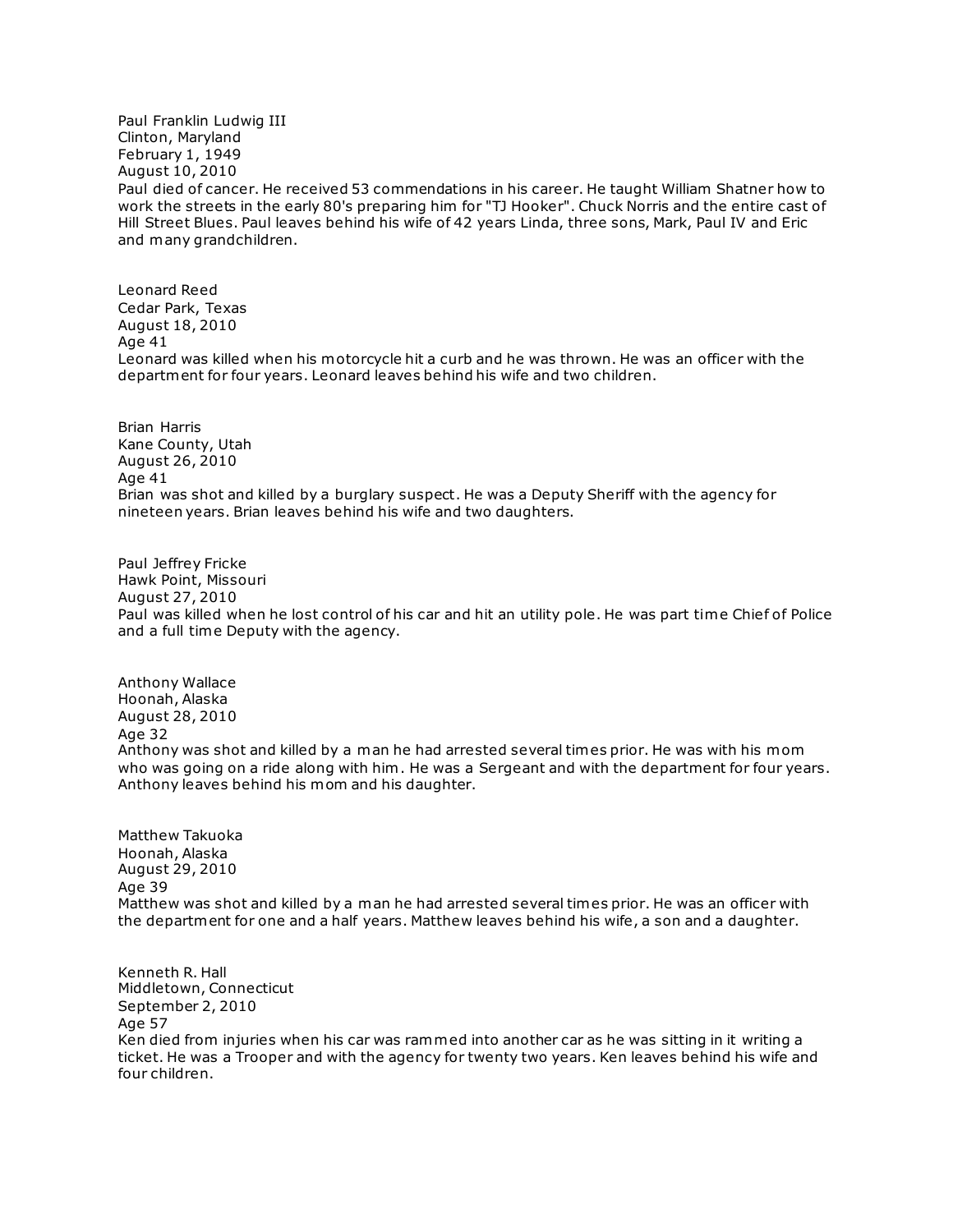Michael V. Gallagher U.S. Border Control, Casa Grande, Arizona September 2, 2010 Age 32 Michael was killed when his car hit a car coming at him . He was a Border Agent for two years. Michael leaves behind his wife and two sons.

Kellie Pena Amarillo, Texas September 3, 2010 Age 34 Kellie died from complications of a heart attack after a struggle with an inmate. Kellie was a Correction Officer for seven years.

Dan Kromer Taylor, Michigan September 8, 2010 Age 54 Dan was killed when he was hit by a car while standing next to it as he was issuing a traffic ticket. Dan was a Lieutenant with the department for twenty years.

John Zykas Otay Mesa Port of Entry, California September 8, 2010 John died of a heart attack during a training program . He worked for the Office of Field Operations and legacy Customs Service for fifteen years. John leaves behind his wife and two sons.

William Crews Sydney, Australia September 8, 2010 Age 26 William was accidentally shot and killed in a drug raid. He was promoted to Detective Constable posthumously. His brother who is also a police officer, read the police ode.

Thomas Alexander Rayville, Louisiana September 11, 2010 Age 57 Thomas was shot and killed when he responded to a burglary. He was a Sergeant with the department for thirteen years and previously with Richland Parish for seven years. Thomas leaves behind his wife and two daughters.

Mark D. Barrett Richmond, Virginia September 14, 2010 Age 41 Mark was diving in training exercises, was struggling to breathe and expired when others tried to assist him . He was a Trooper for three years. Mark leaves behind his wife and two children.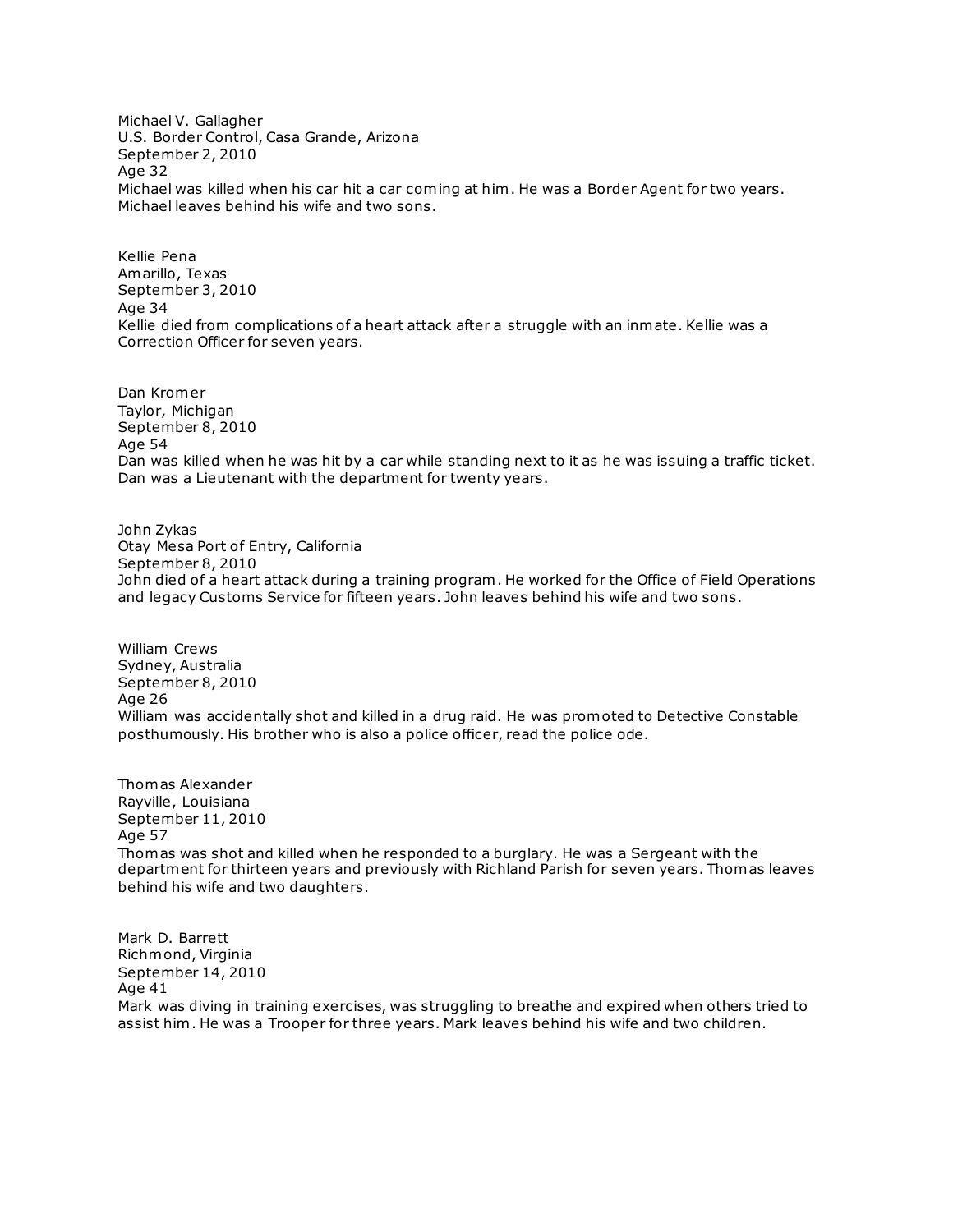Dan De Kraai St. Joseph, Missouri September 15, 2010 Age 35 Dan was shot and killed by a fellow officer during training exercises. The fellow officer thought he had exchanged his real gun for the training gun when he shot Dan in the back, as requested by Dan. He was an officer with the department for six years. Dan leaves behind his wife and a daughter.

David Ralph Slaton Austin, Texas September 20, 2010 Age 56 David was killed when he struck a cow on the road and then hit a semi while trying to maintain the car on the road. He was a Corporal with the agency for thirty six years. David leaves behind his wife and a son.

Mark A. Longway Hillsborough County, Florida September 21, 2010 Age 48 Mark was killed when his car struck a truck. He was a Deputy with the agency for six years. Mark leaves behind his wife, two children and grandchildren.

James E. Fowler III Baltimore City, Maryland September 27, 2010 Age 61 James was killed when he lost control of his car in bad weather. He was a Police Officer with the department for thirty four years. James leaves behind his wife and two children.

William Edward Phillips III Greenfield, Indiana September 30, 2010 William was killed in a hit and run while on bike patrol. He was an officer with the department for five years and previously with McCordsville PD. William leaves behind his wife and two sons.

Merrill Bruguier Eagle Butte, South Dakota October 9, 2010 Age 37 Merrill was killed in a single car crash. He was an officer with Cheyenne River Sioux Tribal for fourteen years. Merrill leaves behind his wife and young son.

Karl R. McDonough El Paso, Texas October 13, 2010 Karl was killed when his car hit a pole after being struck by a drunk driver. He was a Patrolman with the department for four years.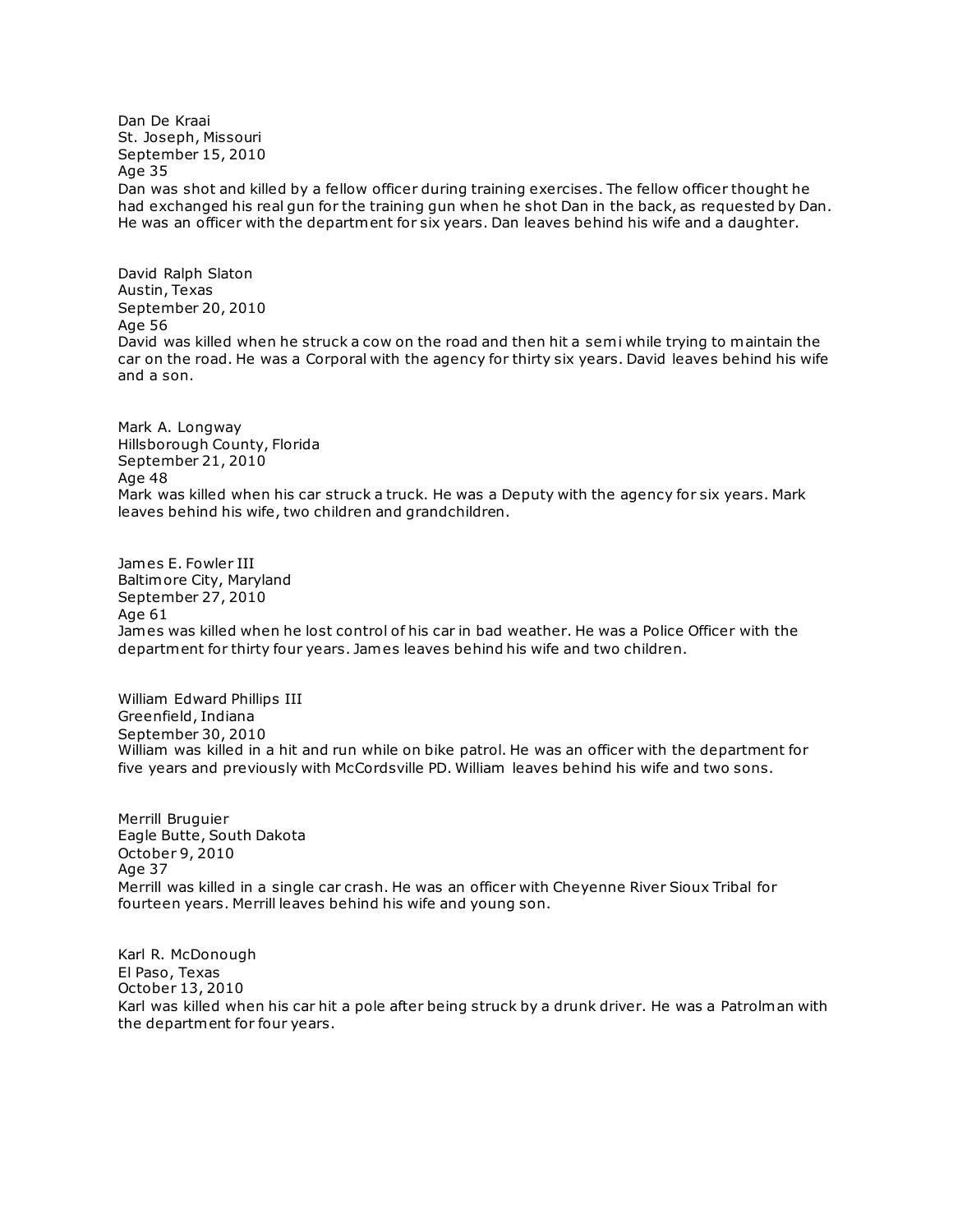Shaun Lin Washington, DC October 13, 2010 Age 23 Shaun died during a training exercise while attempting to go from one boat to another on a ladder. He was with the Coast Guard for three years.

Joseph Schuengel Jefferson City, Missouri October 15, 2010 Age 47 Joe was killed when the helicopter he was flying malfunctioned. He was a Sergeant with the HP for seventeen years. Joe leaves behind his mother and three siblings.

Brian Stevenson Baltimore, Maryland October 16, 2010 Age 37 Brian was killed one hour before his 38th birthday when he was hit in the head with a brick during an argument about a parking space. He was out with family celebrating his birthday. Brian was a Detective with the department for eighteen years. Brian leaves behind his wife and three children.

Sean Drenth Phoenix, Arizona October 18, 2010 Age 35 Sean died from injuries of a gunshot wound. The reason and suspects are unknown. He was a Sergeant with the department for twelve years. Sean leaves behind his wife.

Tommy Portz Baltimore, Maryland October 20, 2010 Age 32 Tommy was killed when his car slammed into the back of a fire truck at high speed. He was an officer with the department for ten years. Tommy leaves behind his wife and three children.

Timothy Prunty Shreveport, Louisiana October 24, 2010 Age 44 Timothy was shot and killed when he was standing next to his car in a convenience store parking lot. He was a Sergeant with the department for nineteen years. Tim leaves behind his twin brother, who also works with the department.

Odell McDuffie Jr. Liberty County, Texas October 25, 2010 Age 43 Odell was killed when his car started on fire after he lost control of it and hit some trees. He was a Deputy with the agency for seventeen years. Odell leaves behind his wife and three daughters.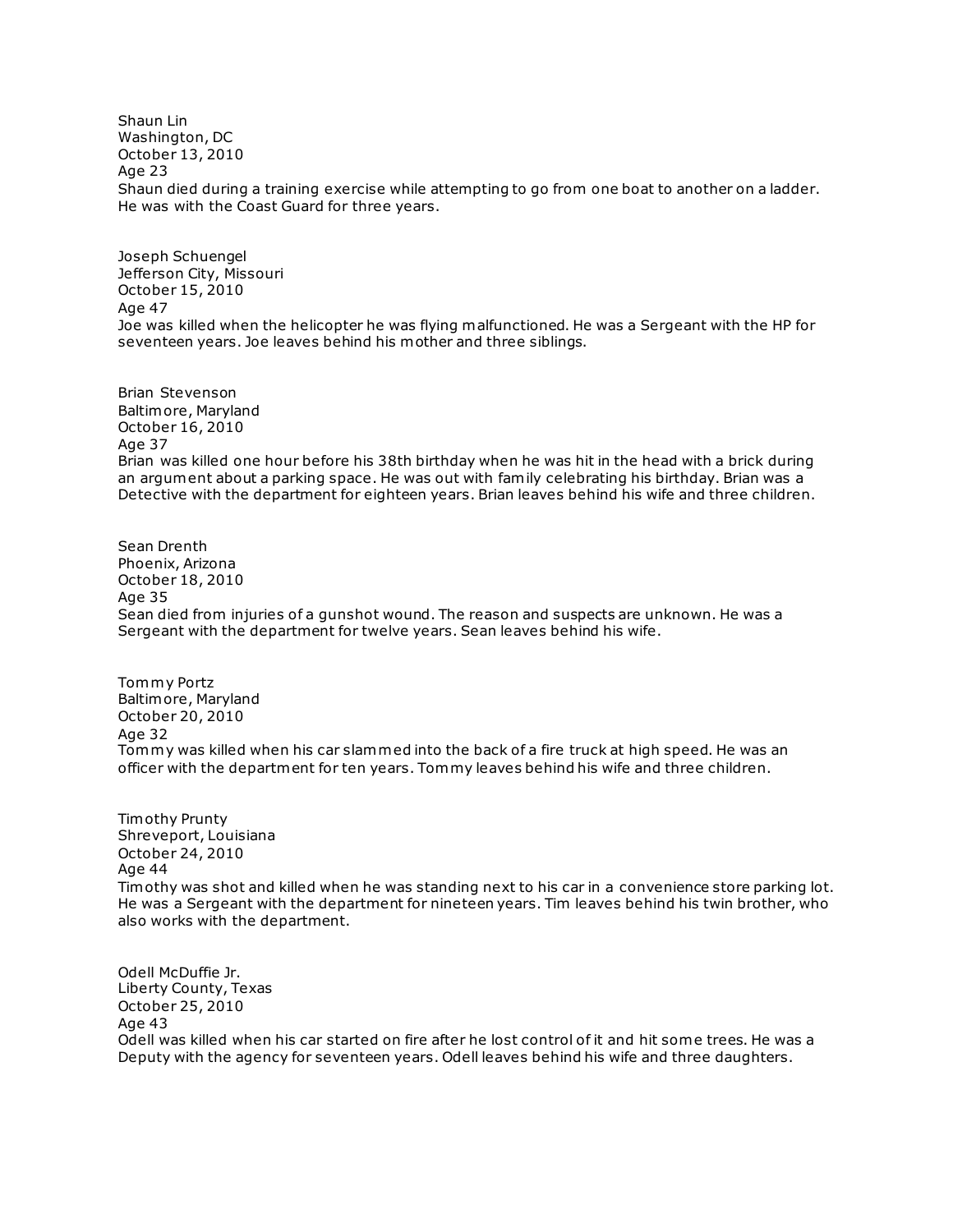John Abraham Teaneck, New Jersey October 25, 2010 Age 37 John was killed when he lost control of his car and hit an utility pole. He was an officer with the department for seventeen years. John leaves behind his wife and a son.

George Green Oklahoma City, Oklahoma October 26, 2010 Age 56 George died from injuries he received after being hit by a dump truck while trying to get on the highway. He was a Captain with the Highway Patrol and with the agency for thirty one years. George was a mere six months away from retirement.

Jose A. Cordova Montañez San Lorenzo, Puerto Rico October 26, 2010 Jose was shot four times in the chest and killed when he attempted to stop a robbery. His gun was also stolen by the suspect. He was a Lieutenant with the department for thirty years and was one year from retiring. Jose leaves behind his wife, four children and grandchildren.

Christopher A. Wilson San Diego, California October 27, 2010 Christopher was shot and killed when he and several officers tried to enter an apartment. He was an officer with the department for seventeen years. Christopher leaves behind his son and a daughter.

Dean Miera Albuquerque, New Mexico October 29, 2010 Age 48 Dean was killed when his car crashed into two other cars. He was a Deputy with the Sheriffs Office for nine years. Dean leaves behind his wife, four children and two grandchildren.

Sergio Antillon San Antonio, Texas October 29, 2010 Age 25 Sergio had just completed his tour and stopped to help another driver. While waiting for another officer to appear at the scene a drunk driver hit Sergio, killing him . Sergio had just graduated from the academy seven weeks prior.

Paul Dittamo Washington, DC October 30, 2010 Age 32 Paul was killed when he lost control of his car and hit an utility pole. He was an officer with the department for a year and a half.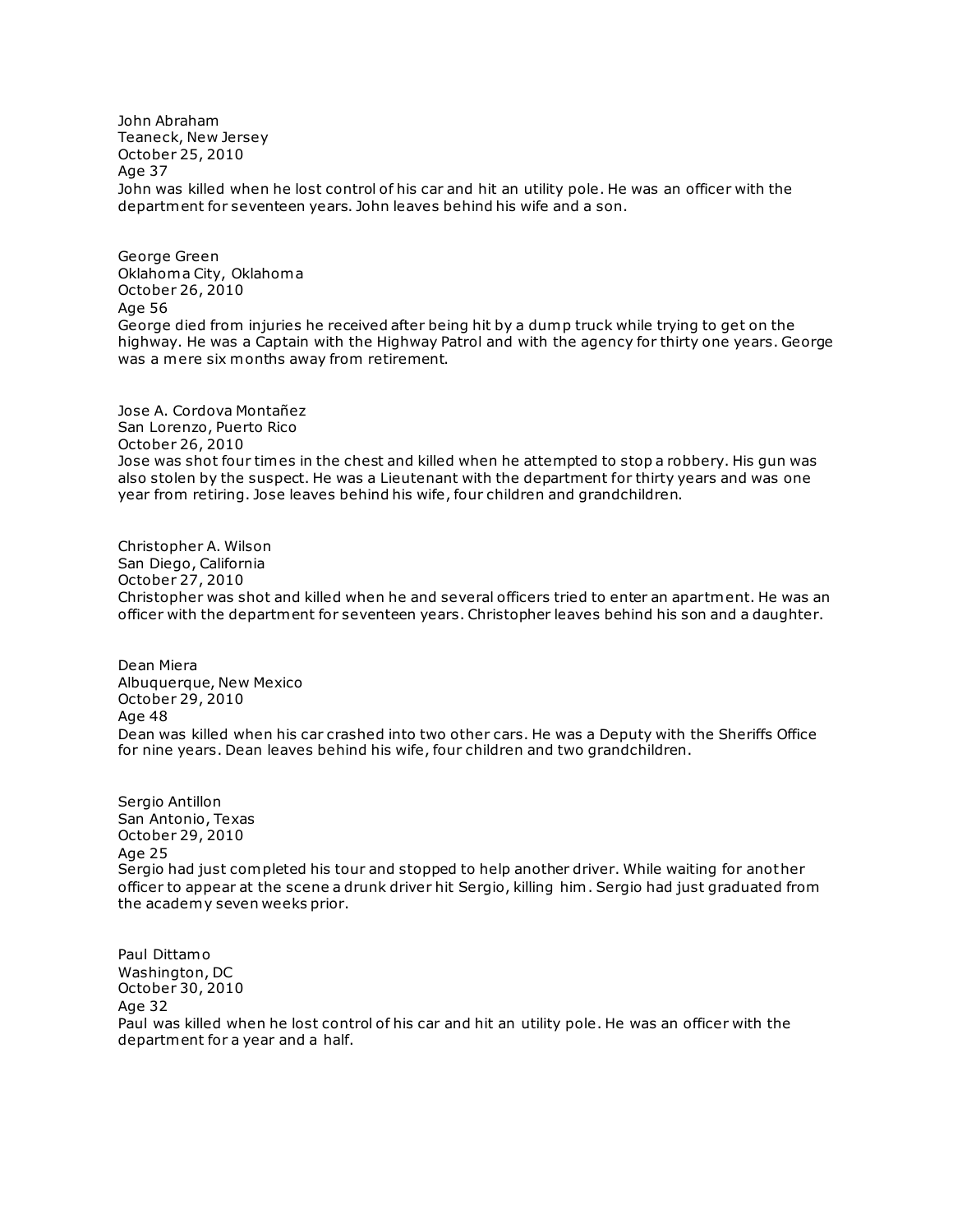Ryan Bonaminio Riverside, California November 7, 2010 Age 28 Ryan was shot and killed in a foot pursuit with a suspect that stole a truck. He was an officer for eight years, four of those years were over in Iraq. Ryan leaves behind his parents and two siblings.

David Grove Adam s County, Pennsylvania November 11, 2010 Age 31 David was shot and killed by a hunter that was poaching. He was a with the Wildlife Conservation for nine years.

Kevin Roberts Green County, Georgia November 14, 2010 Age 48 Kevin was shot and killed in his own home by a suspect he was investigating. He was a Chief Deputy and in law enforcement for twenty six years. Kevin leaves behind his wife, two children and his grandchildren.

Gary M. Chapin Crawford County, Pennsylvania November 15, 2010 Age 49 Gary was killed by an inmate that attacked him . He was a Corrections Officer for four years. Gary leaves behind his wife and children.

Jonathan McDonald Post, Texas November 15, 2010 Age 28 Jonathan was killed in a single car accident. Jonathan was a trooper with the agency and he leaves behind his wife and young child.

John H. Paskewicz Maine, Department of Corrections November 16, 2010 Age 58 John died of a heart attack during training exercises. He was a Corrections Officer for twenty years. Note: John's son is also a Corrections Officer and was on the scene trying assist to revive his father.

Dwayne Parks Chicago, Illinois November 23, 2010 Age 45 Dwayne died of a heart attack while being followed and harassed by juveniles. He was a police officer with the department for nineteen years. Dwayne leaves behind his wife and eleven children.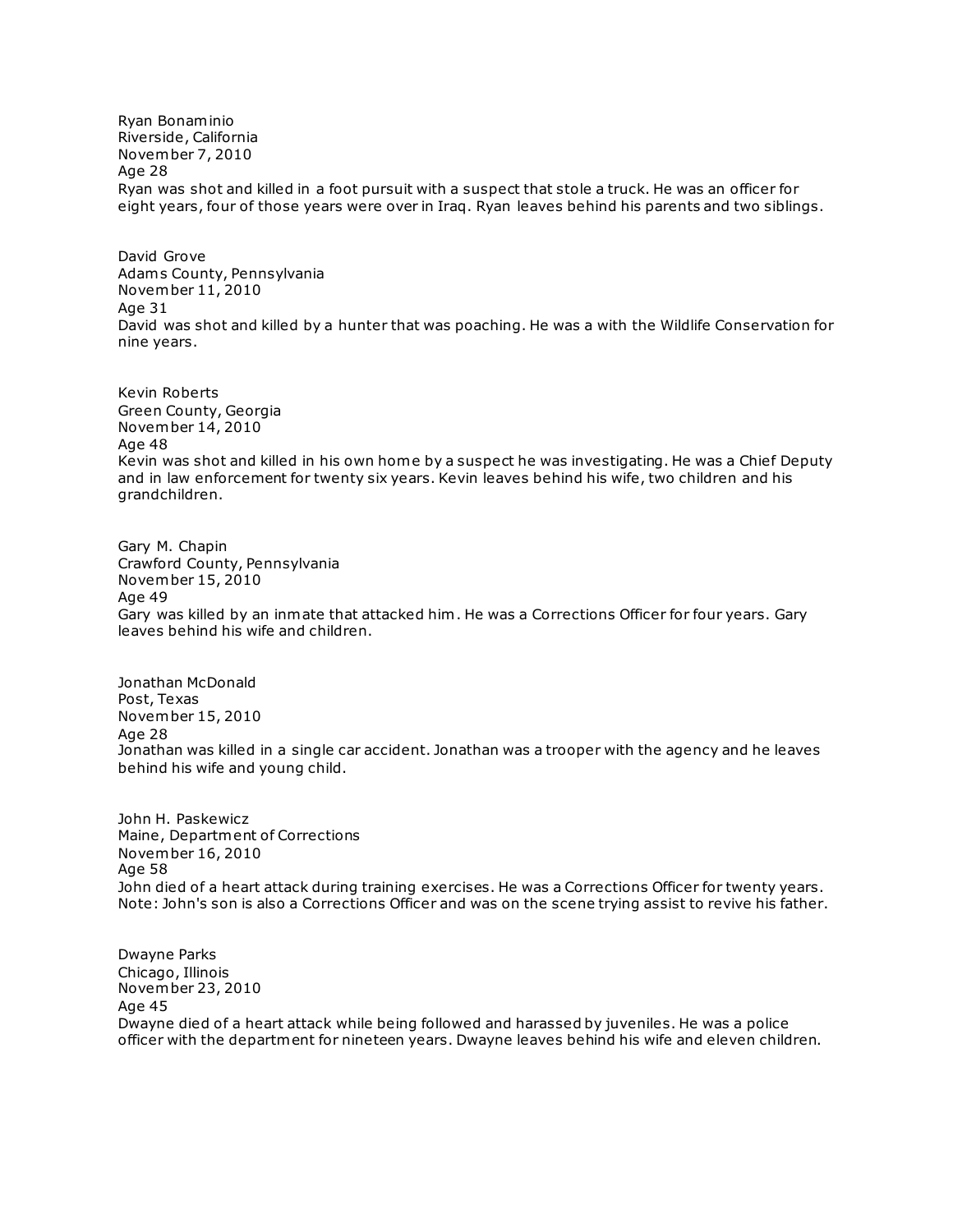Patrick Sirois Fort Hood, Texas November 23, 2010 Age 50

Patrick was killed when he was struck by a car while standing on the side of the road assisting another motorist. When he saw the car approached he pushed the person he was helping out of the way and got pinned between the cars. Patrick was an officer with Fort Hood PD for nine years. He leaves behind his wife.

Sam Brownlee Weld County, Colorado November 23, 2010 Sam was shot and killed while in pursuit of a suspect crossing county borders. He was a Deputy with the agency for five years. Sam leaves behind his wife and four children.

Michael R. Flisk Chicago, Illinois November 26, 2010 Age 46 Michael was shot and killed while trying to process a burglary. He was an officer with the department for twenty years. Michael leaves behind his wife, daughter and three sons. Note: Michaels two sisters and one of his brothers are also police officers.

David J. DeLaittre Gallatin County, Montana December 1, 2010 Age 23, 2010 David was shot and killed during a traffic stop. He was a Trooper for two years. David leaves behind his parents.

DeWayne Crenshaw Tippah County, Mississippi December 3, 2010 Age 62 DeWayne was shot and killed when he answered a call to a domestic disturbance, He was a Deputy and in law enforcement for twelve years. DeWayne leaves behind his wife and two children. Note: [On](http://www.copadorer.com/memorials/2010.html#thumb)e of DeWaynes sons also works for the agency.

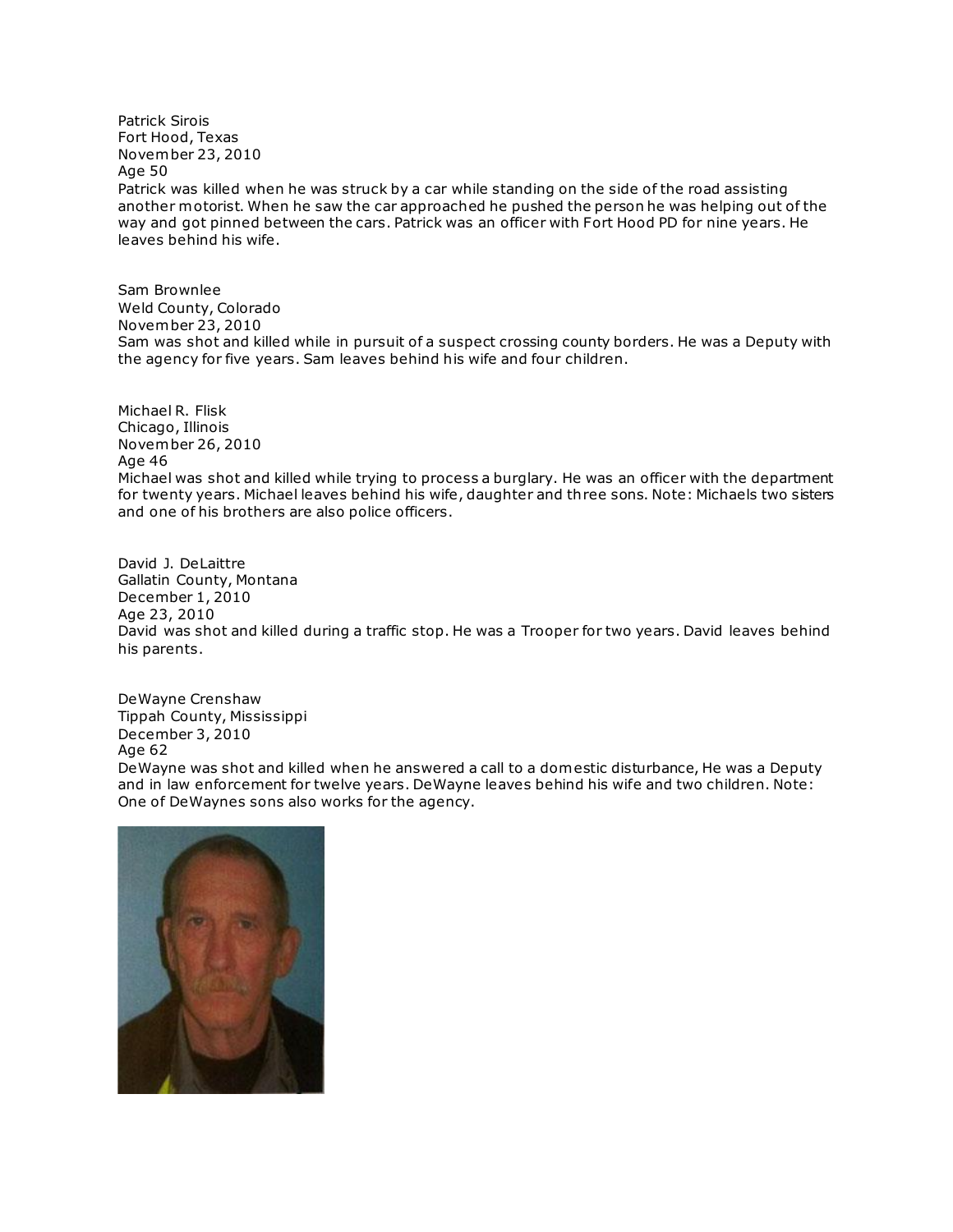Brandon Coates Orange County, Florida December 8, 2010 Age 27 Brandon was shot and killed when he made a traffic stop. He was a Deputy with the agency for almost five years. Brandon leaves behind his wife who is also a Deputy with the agency.

Wesley Richard Whitmore Jr. Polk County, Florida December 12, 2010 Age 60 Wesley was killed when a person lost control of their vehicle and through a parking lot, striking Wesley as he was getting out of his car. He was a Sergeant with the agency for fifteen years. Wesley leaves behind his wife and children.

Brian A. Terry U.S. Border Control, Arizona December 15, 2010 Age 40 Brian was shot and killed while trying to approach suspects with guns. He was an Agent with the Border Control for four years and previously with Lincoln Park, MI PD. Brian leaves behind his parent and siblings.

James Lister Tempe, Arizona December 16, 2010 James died of a heart attack after having to intercede in a fight on ASU grounds. He had a career with thirty years in law enforcement.

Andrew J. Rameas Harker Heights, Texas December 20, 2010 Age 33 Andrew was killed when he hit the side of a car while driving his motorcycle in a funeral procession. He was an officer with the department for almost two years.

Cliff Rouse Dougherty County, Georgia December 23, 2010 Age 39 Cliff was shot and killed while responding to a robbery. He was a Lieutenant and with the department for eighteen years. Cliff leaves behind his wife and two children.

Ann O'Donnell Houston, Texas December 24, 2010 Age 24 Ann was killed when she lost control of her car and struck a tree on the way to an assault call. She was an officer with the University of Houston PD for one year. Ann leaves behind her parents and a sister.